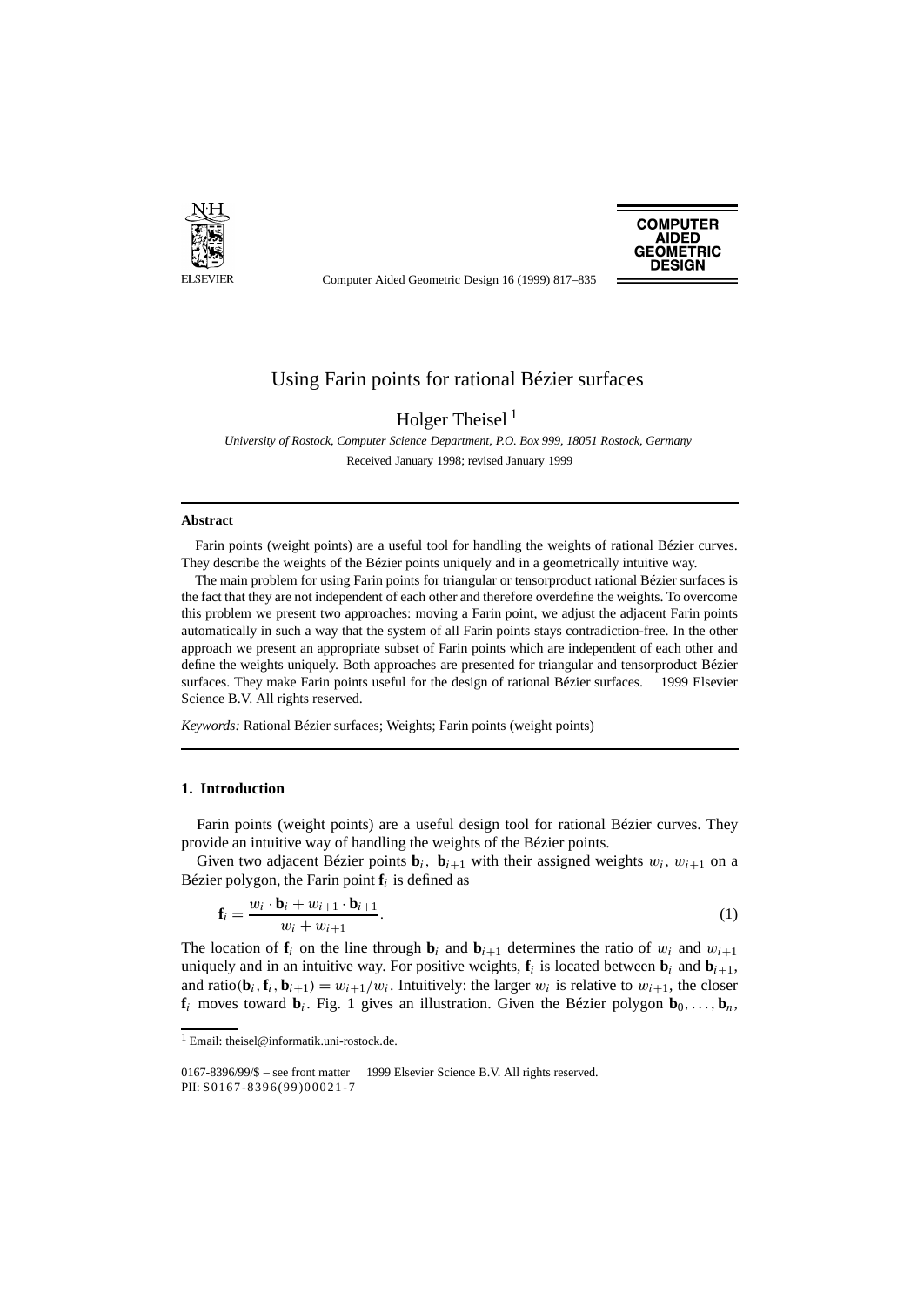

Fig. 1. Farin point  $f_i$  for the Bézier points  $\mathbf{b}_i$ ,  $\mathbf{b}_{i+1}$  and their assigned weights  $w_i$ ,  $w_{i+1}$ .



Fig. 2. Rational Bézier curve of degree 3 described by (a) Bézier points and assigned weights, (b) Bézier points and Farin points.

the assigned weights  $w_0, \ldots, w_n$  can be described by the Farin points  $\mathbf{f}_0, \ldots, \mathbf{f}_{n-1}$ . Fig. 2 shows an example for  $n = 3$ .

Farin points for rational Bézier curves have the following properties:

- (a) Uniqueness: the Farin points  $\mathbf{f}_0, \ldots, \mathbf{f}_{n-1}$  describe the weights  $w_0, \ldots, w_n$  uniquely except for a common factor. This common factor has no influence on the curve shape.
- (b) Independence: each of the Farin points  $\mathbf{f}_0, \ldots, \mathbf{f}_{n-1}$  can be moved freely on the lines of the Bézier polygon. The adjacent Farin points are not affected by moving **f***i*.
- (c) Intuitivity: instead of increasing or decreasing the weights a designer moves Farin points on the Bézier polygon. He or she may find this more intuitive.
- (d) Extended convex hull: for positive weights, the rational Bézier curve lies not only in the convex hull of  $\mathbf{b}_0, \ldots, \mathbf{b}_n$ , but also in the convex hull of  $\mathbf{b}_0, \mathbf{f}_0, \ldots, \mathbf{f}_{n-1}, \mathbf{b}_n$ . Fig. 3 illustrates for  $n = 3$ .

A comprehensive introduction of rational Bézier curves and Farin points (weight points) can be found in (Farin, 1995).

This paper deals with the extension of Farin points to rational Bézier surfaces. A straightforward extension to surfaces creates problems because the independence property gets lost. As we will see in the next sections, Farin points for Bézier surfaces (both triangular and tensorproduct) overdefine the weights and have therefore dependencies to each other. In other words: moving a particular Farin point of a Bézier surface may cause contradictions in the system of all Farin points. A Farin point is no longer freely movable. An important design feature gets lost.

Section 2 shows the solutions for this problem for triangular Bézier surfaces in order to keep Farin points being a useful design tool. Section 3 does the same for tensorproduct surfaces.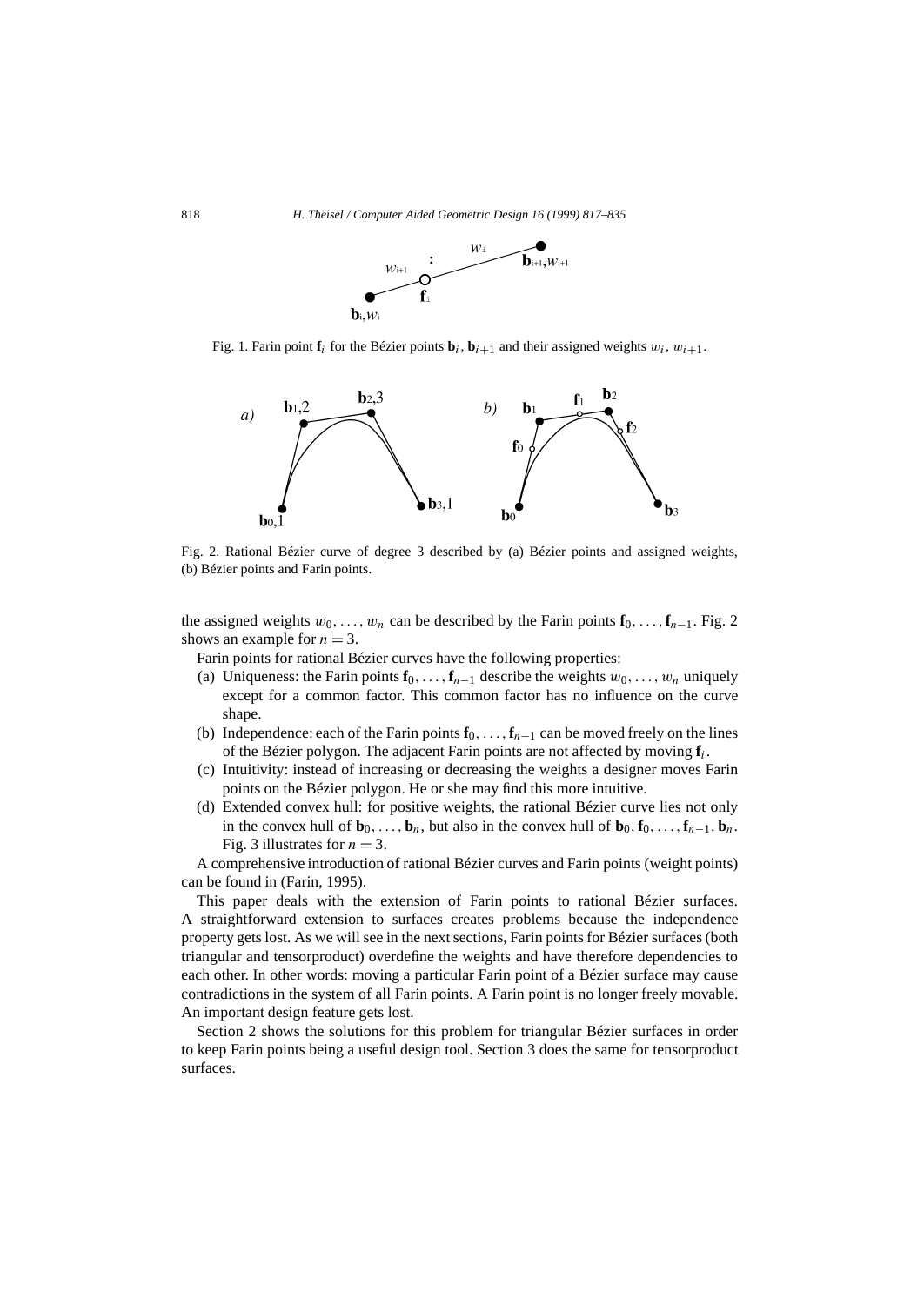

Fig. 3. Extended convex hull property for rational Bézier curves: the curve lies completely in the convex hull of  $$ 

**Notation.** For describing basic geometric constructions in Euclidean space we use the following pseudo-code:

 $L := \text{lin}(a, b)$ : let  $L$  be the line through the points **a** and **b**.  $\mathbf{L} := \text{par}(\mathbf{L}_0, \mathbf{a})$ : let  $\mathbf{L}$  be the line parallel to the line  $\mathbf{L}_0$  through  $\mathbf{a}$ .  $\mathbf{a} := \text{int}(\mathbf{L}_1, \mathbf{L}_2)$ : let  $\mathbf{a}$  be the intersection point of the lines  $\mathbf{L}_1$  and  $\mathbf{L}_2$ .

Furthermore we need the concept of cross ratio for four collinear points. We use the definition

$$
cr(\mathbf{a}, \mathbf{b}, \mathbf{c}, \mathbf{d}) = \frac{\text{ratio}(\mathbf{a}, \mathbf{b}, \mathbf{d})}{\text{ratio}(\mathbf{a}, \mathbf{c}, \mathbf{d})}.
$$
 (2)

#### **2. Farin points for Bézier triangles**

For triangular Bézier point schemes we have to find a way to describe the weight ratios of the three weights of a subtriangle.

For three Bézier points  $\mathbf{b}_{i,j,k}$ ,  $\mathbf{b}_{i+1,j,k-1}$ ,  $\mathbf{b}_{i,j+1,k-1}$  with the assigned weights  $w_{i,j,k}$ ,  $w_{i+1,j,k-1}$ ,  $w_{i,j+1,k-1}$ , we define the Farin point as barycentric combination of the three Bézier points:

$$
\mathbf{f}_{i,j,k} = \frac{w_{i,j,k} \cdot \mathbf{b}_{i,j,k} + w_{i+1,j,k-1} \cdot \mathbf{b}_{i+1,j,k-1} + w_{i,j+1,k-1} \cdot \mathbf{b}_{i,j+1,k-1}}{w_{i,j,k} + w_{i+1,j,k-1} + w_{i,j+1,k-1}}.
$$
(3)

For positive weights,  $\mathbf{f}_{i,j,k}$  is inside the triangle  $\mathbf{b}_{i,j,k}$ ,  $\mathbf{b}_{i+1,j,k-1}$ ,  $\mathbf{b}_{i,k+1,j-1}$ . Obviously, the location of  $f_{i,j,k}$  in the triangle determines the ratio of the three weights uniquely. Furthermore, we define the Farin points  $\mathbf{p}_{i,j,k}$ ,  $\mathbf{q}_{i,j,k}$ ,  $\mathbf{r}_{i,j,k}$  on the edges of the triangle as determining the ratios of each two of the Bézier points:

$$
\mathbf{p}_{i,j,k} = \frac{w_{i,j,k} \cdot \mathbf{b}_{i,j,k} + w_{i+1,j,k-1} \cdot \mathbf{b}_{i+1,j,k-1}}{w_{i,j,k} + w_{i+1,j,k-1}},
$$
\n
$$
\mathbf{q}_{i,j,k} = \frac{w_{i+1,j,k-1} \cdot \mathbf{b}_{i+1,j,k-1} + w_{i,j+1,k-1} \cdot \mathbf{b}_{i,j+1,k-1}}{w_{i+1,j,k-1} + w_{i,j+1,k-1}},
$$
\n
$$
\mathbf{r}_{i,j,k} = \frac{w_{i,j,k} \cdot \mathbf{b}_{i,j,k} + w_{i,j+1,k-1} \cdot \mathbf{b}_{i,j+1,k-1}}{w_{i,j,k} + w_{i,j+1,k-1}}.
$$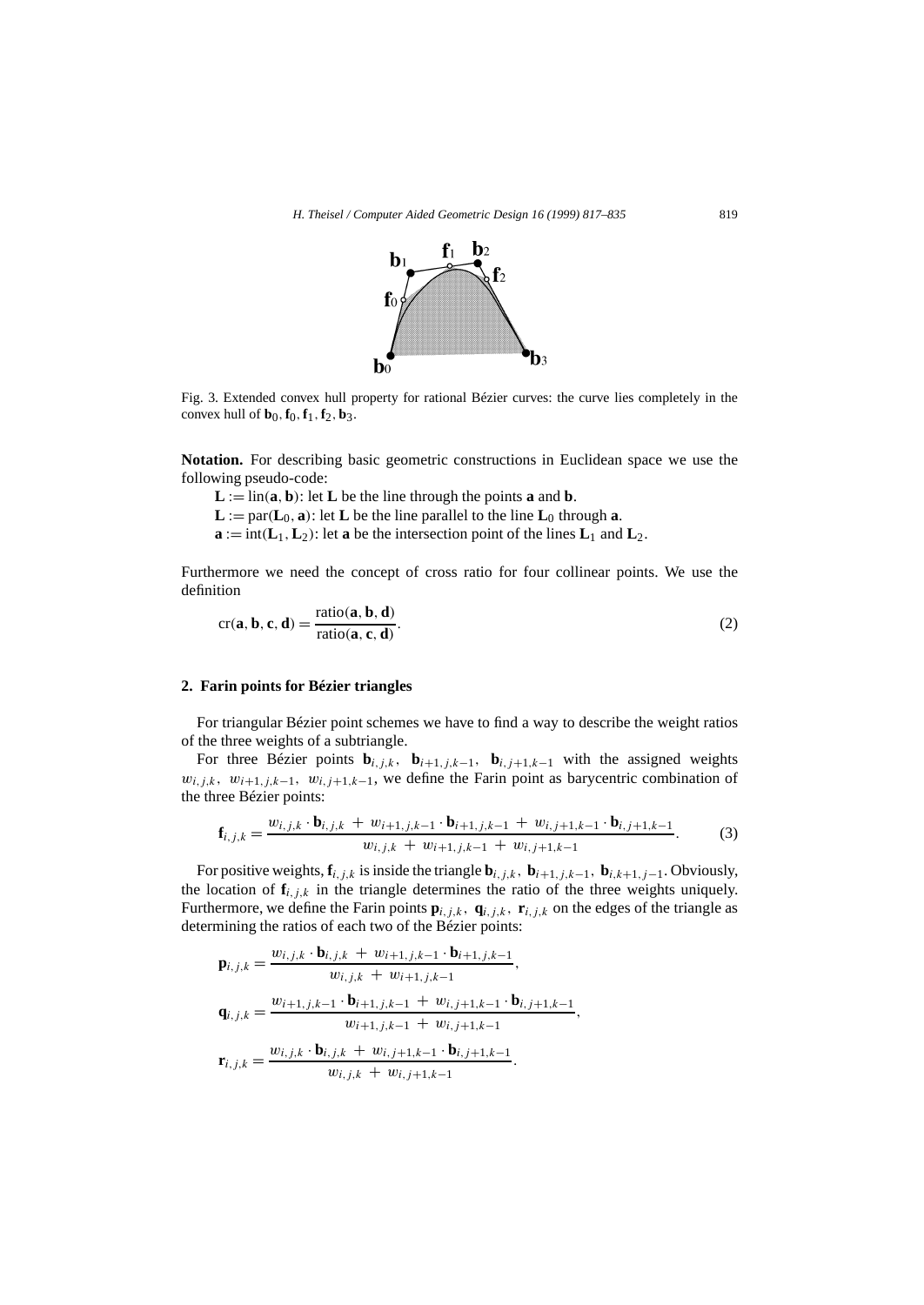

Fig. 4. Farin points  $\mathbf{f}_{i,j,k}$ ,  $\mathbf{p}_{i,j,k}$ ,  $\mathbf{q}_{i,j,k}$ ,  $\mathbf{r}_{i,j,k}$  for the Bézier triangle  $\mathbf{b}_{i,j,k}$ ,  $\mathbf{b}_{i+1,j,k-1}$ ,  $\mathbf{b}_{i,j+1,k-1}$ .



Fig. 5. Bézier triangle of order 2. Given the Farin points  $\mathbf{f}_{0,0,2}$ ,  $\mathbf{f}_{0,1,1}$ , the Farin point  $\mathbf{f}_{1,0,1}$  is not freely movable. In fact  $f_{1,0,1}$  must lie on  $\text{lin}(r_{1,0,1}, b_{2,0,0})$ .

The geometric correlation between  $\mathbf{f}_{i,j,k}$ ,  $\mathbf{p}_{i,j,k}$ ,  $\mathbf{q}_{i,j,k}$ ,  $\mathbf{r}_{i,j,k}$  is shown in Fig. 4.

Now we show that Farin points on Bézier triangles are not independent anymore. Consider a Bézier triangle of order 2, as shown in Fig. 5.

Suppose we know the Farin points  $f_{0,0,2}$  and  $f_{0,1,1}$ . Then the following constructions give **r**1*,*0*,*1: der a Bézier t<br>ppose we kno<br>1,0,1:<br>**q**<sub>0,0,2</sub> := int(  $\overline{1}$ 

$$
\mathbf{q}_{0,0,2} := \text{int}(\text{lin}(\mathbf{b}_{1,0,1}, \mathbf{b}_{0,1,1}), \text{lin}(\mathbf{b}_{0,0,2}, \mathbf{f}_{0,0,2}))
$$
\n
$$
\mathbf{p}_{0,1,1} := \text{int}(\text{lin}(\mathbf{b}_{0,1,1}, \mathbf{b}_{1,1,0}), \text{lin}(\mathbf{b}_{0,2,0}, \mathbf{f}_{0,1,1})),
$$
\n
$$
\mathbf{h} := \text{int}(\text{lin}(\mathbf{p}_{0,1,1}, \mathbf{b}_{1,0,1}), \text{lin}(\mathbf{q}_{0,0,2}, \mathbf{b}_{1,1,0})),
$$
\n
$$
\mathbf{r}_{1,0,1} := \text{int}(\text{lin}(\mathbf{b}_{1,0,1}, \mathbf{b}_{1,1,0}), \text{lin}(\mathbf{b}_{0,1,1}, \mathbf{h})).
$$

The Farin point  $f_{1,0,1}$  must lie on  $\text{lin}(\mathbf{r}_{1,0,1}, \mathbf{b}_{2,0,0})$ . It is not freely movable any more. If  $f_{1,0,1}$  is not on  $\text{lin}(r_{1,0,1}, b_{2,0,0})$ , the system of the Farin points  $f_{0,0,0}$ ,  $f_{0,1,1}$ ,  $f_{1,0,1}$  is not contradiction-free.  $\mathbf{f}_{0,0,2}$ ,  $\mathbf{f}_{0,1,1}$  and  $\mathbf{f}_{1,0,1}$  are not independent of each other.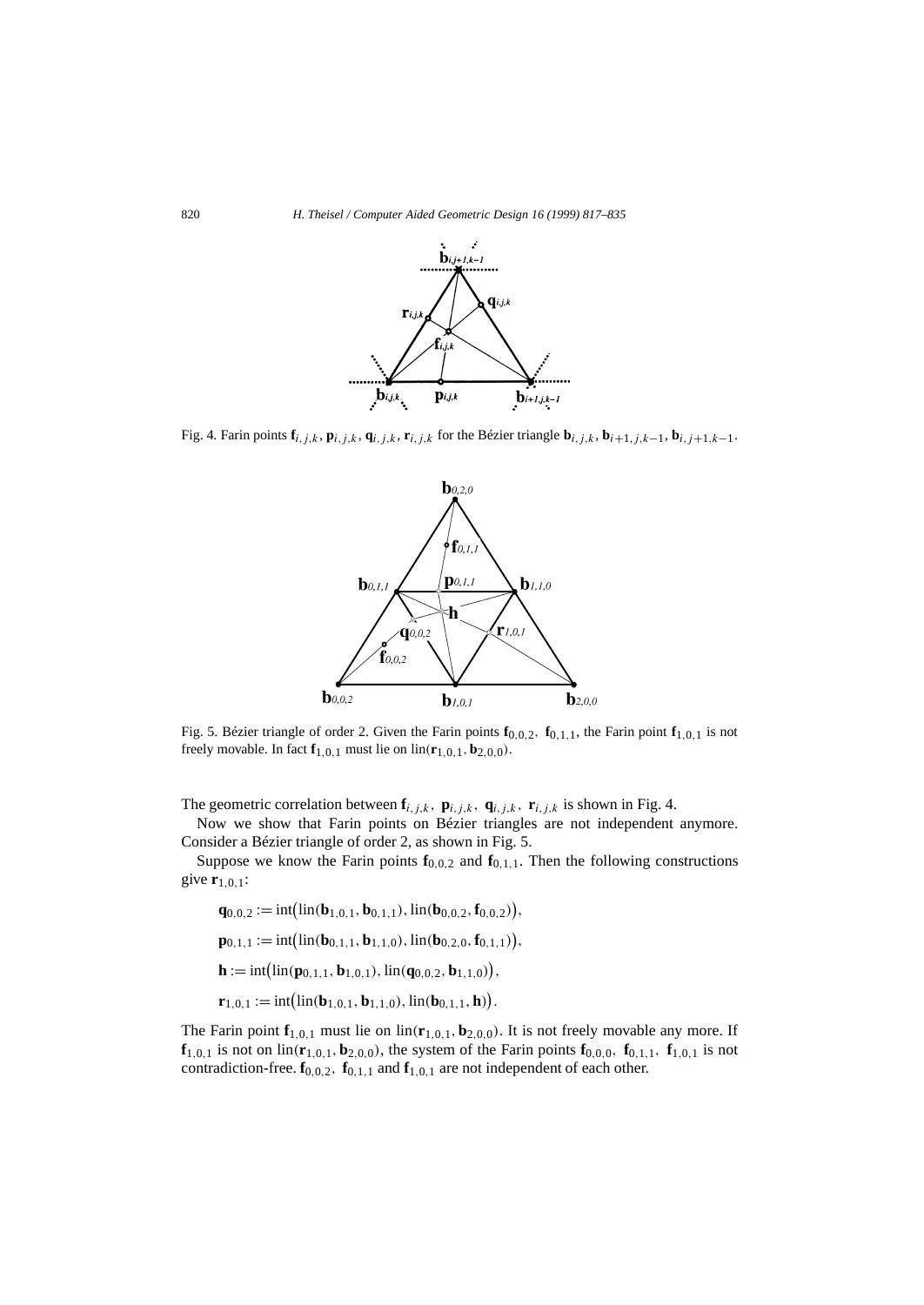To overcome this problem (and therefore make Farin points on Bézier triangles usable as a design tool) there are two approaches:

- (a) Allow the user to move every Farin point and adjust the adjacent Farin points simultaneously so that the system of all Farin points stays contradiction-free.
- (b) Offer the user not all Farin points to move but only a certain number. These Farin points should be independent of each other and describe all weights of the Bézier points uniquely (except for a common factor).

Approach (a) is treated in Section 2.1, Section 2.2 shows solutions for approach (b).

### *2.1. Adjusting adjacent Farin points*

Given a triangular Bézier point scheme, we consider all Farin points  $f_{i,j,k}$  of "upright" Bézier subtriangles. As we know from the example in Fig. 5, these Farin points are not independent of each other.

Fig. 6 shows a part of triangular Bézier point scheme. Suppose the system of all Farin points  $\mathbf{f}_{i,j,k}$  is contradiction-free. After moving  $\mathbf{f}_{0,0,0}$  to  $\widetilde{\mathbf{f}}_{0,0,0}$ , the system of Farin points is generally not contradiction-free any more. In order to preserve the freedom of contradictions, we adjust the adjacent Farin points



Fig. 6. Moving the Farin point  $\mathbf{f}_{0,0,0}$  to  $\mathbf{f}_{0,0,0}$ . In order to preserve the freedom of contradictions, the adjacent Farin points  $f_{0,1,-1}$ ,  $f_{-1,1,0}$ ,  $f_{-1,0,1}$ ,  $f_{0,-1,1}$ ,  $f_{1,-1,0}$  have to be adjusted to **f**<sub>0</sub>*,*1*,*−1*,***f**<sub>-1</sub>*,*1*,*0*,***f**<sub>-1</sub>*,*0*,*1*,***f**<sub>0</sub>*,*−1*,*1*,***f**<sub>1</sub>*,*−1*,*0.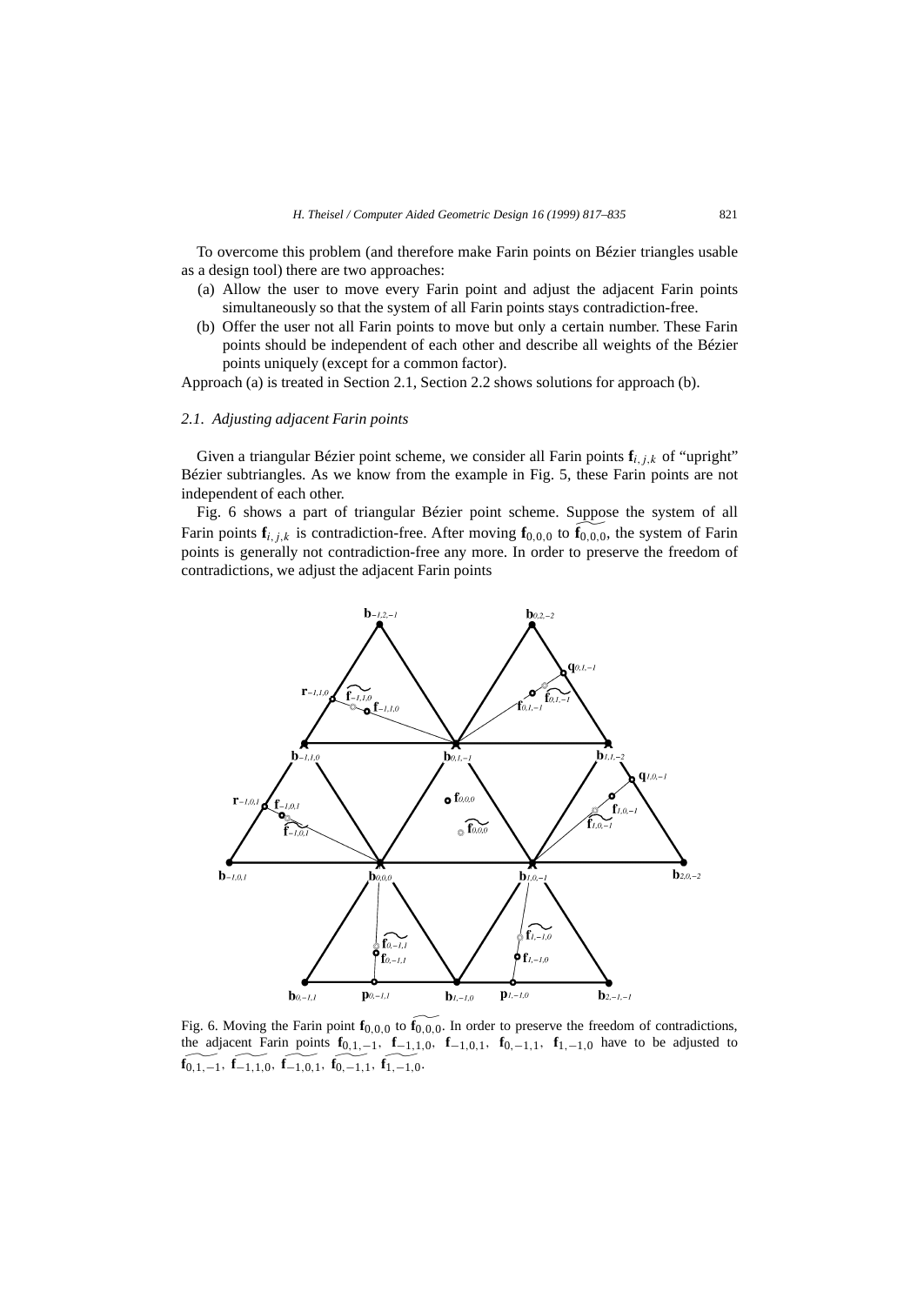

Fig. 7. Moving the Farin point  $\mathbf{f}_{0,0,0}$  to  $\mathbf{f}_{0,0,0}$  and adjusting the adjacent Farin points. Constructing the auxiliary point **c**, we obtain:  $cr(\mathbf{b}_{0,1,-1}, \mathbf{f}_{-1,1,0}, \widetilde{\mathbf{f}_{-1,1,0}}, \mathbf{r}_{-1,1,0}) = cr(\mathbf{b}_{0,1,-1}, \mathbf{f}_{0,1,-1}, \widetilde{\mathbf{f}_{0,1,-1}},$ **q**<sub>0</sub>*,*<sub>1</sub>*,*−1</sub> $) = cr(b_{0,1,-1}, f_{0,0,0}, c, p_{0,0,0}).$ 

$$
\mathbf{f}_{0,-1,1},\;\mathbf{f}_{1,-1,0},\;\mathbf{f}_{1,0,-1},\;\mathbf{f}_{0,1,-1},\;\mathbf{f}_{-1,0,1},\;\mathbf{f}_{-1,1,0}
$$

to the new points

$$
\widetilde{\mathbf{f}_{0,-1,1}}, \ \widetilde{\mathbf{f}_{1,-1,0}}, \ \widetilde{\mathbf{f}_{1,0,-1}}, \ \widetilde{\mathbf{f}_{0,1,-1}}, \ \widetilde{\mathbf{f}_{-1,0,1}}, \ \widetilde{\mathbf{f}_{-1,1,0}}.
$$

We know that  $\mathbf{f}_{0,1,-1}$  lies on lin $(\mathbf{b}_{0,1,-1}, \mathbf{f}_{0,1,-1})$ . The similar statements for the other know that  $\mathbf{f}_{0,1,-1}$  lies on  $\text{lin}(\mathbf{b}_{0,1,-1}, \mathbf{f}_{0,1,0})$ <br>
know that  $\mathbf{f}_{0,1,-1}$  lies on  $\text{lin}(\mathbf{b}_{0,1,-1}, \mathbf{f}_{0,1,0})$ <br>
points can be seen in Fig. 6. Furthermore<br>  $\text{cr}(\mathbf{b}_{0,1,-1}, \mathbf{f}_{0,1,-1}, \widehat{\mathbf{f}_{0,1,-1}}, \$ 

For the value 
$$
I_{0,1,-1}
$$
 and  $I_{0,1,-1}$  and  $I_{0,1,-1}$  and  $I_{0,1,-1}$ .

\nFor example, the value  $I_{0,1,-1}$  and  $I_{0,1,-1}$  and  $I_{0,1,-1}$  and  $I_{0,1,-1}$ .

\nFor  $(\mathbf{b}_{0,1,-1}, \mathbf{f}_{0,1,-1}, \mathbf{f}_{0,1,-1}, \mathbf{q}_{0,1,-1}) = \text{cr}(\mathbf{b}_{0,0,0}, \mathbf{f}_{0,-1,1}, \mathbf{f}_{0,-1,1}, \mathbf{p}_{0,-1,1}),$ 

\nFor  $(\mathbf{b}_{1,0,-1}, \mathbf{f}_{1,-1,0}, \mathbf{f}_{1,-1,0}, \mathbf{p}_{1,-1,0}) = \text{cr}(\mathbf{b}_{1,0,-1}, \mathbf{f}_{1,0,-1}, \mathbf{f}_{1,0,-1}, \mathbf{q}_{1,0,-1}).$ 

All we have to do now is to determine these cross ratios. For doing this, consider Fig. 7. We constructed the auxiliary point **c** in the following way: **cr(b**<sub>1,0,-1</sub>, **f**<sub>1,-1,0</sub>, **f**<sub>1,-1,0</sub>, **p**<sub>1,-1,0</sub>) = **cr(b**<sub>1</sub>,<br>e have to do now is to determine these cross<br>mstructed the auxiliary point **c** in the followi<br>**h** := int(par(lin(**b**<sub>0,0,0</sub>, **b**<sub>1,0,-1</sub>), **f**<sub>0,0,0</sub>), p e have to<br>instructe<br>**h** := int(<br>**c** := int(

$$
\mathbf{h} := \mathrm{int} \big( \mathrm{par} \big( \mathrm{lin}(\mathbf{b}_{0,0,0}, \mathbf{b}_{1,0,-1}), \mathbf{f}_{0,0,0} \big), \mathrm{par} \big( \mathrm{lin}(\mathbf{b}_{0,0,0}, \mathbf{b}_{0,1,-1}), \mathbf{f}_{0,0,0} \big) \big),
$$

$$
\mathbf{c} := \mathrm{int}(\mathrm{lin}(\mathbf{b}_{0,0,0}, \mathbf{h}), \mathrm{lin}(\mathbf{b}_{0,1,-1}, \mathbf{f}_{0,0,0})).
$$

Then it can be shown that  
\n
$$
cr(\mathbf{b}_{0,1,-1}, \mathbf{f}_{0,0,0}, \mathbf{c}, \mathbf{p}_{0,0,0}) = cr(\mathbf{b}_{0,1,-1}, \mathbf{f}_{0,1,-1}, \widehat{\mathbf{f}_{0,1,-1}}, \mathbf{q}_{0,1,-1})
$$
\n
$$
= cr(\mathbf{b}_{0,1,-1}, \mathbf{f}_{-1,1,0}, \widehat{\mathbf{f}_{-1,1,0}}, \mathbf{r}_{-1,1,0}).
$$

Therefore, the new adjusted Farin points  $\mathbf{f}_{0,1,-1}$  and  $\mathbf{f}_{-1,1,0}$  can be geometrically constructed. Similar constructions apply for the other adjacent Farin points.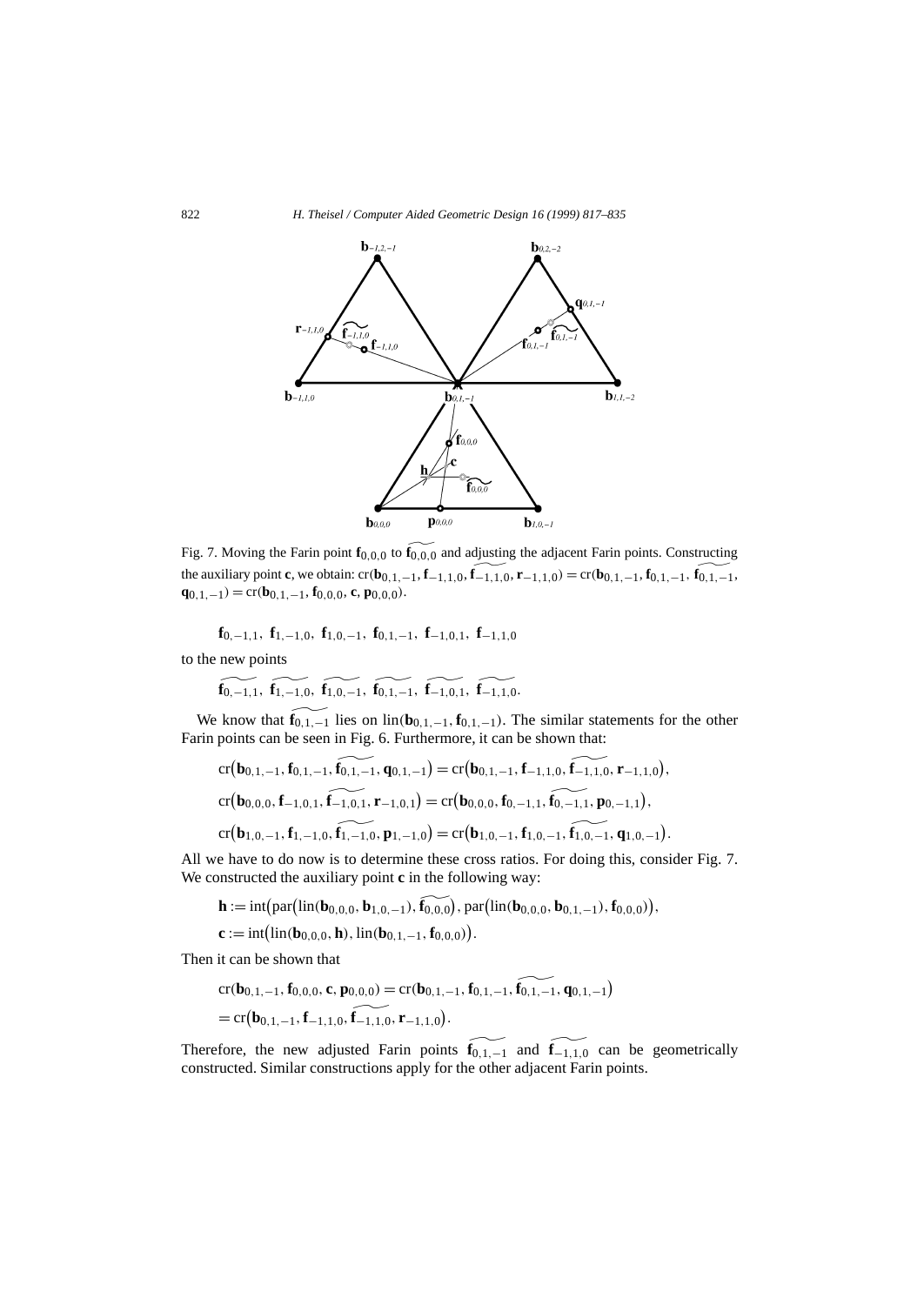## *2.2. Independent Farin points for Bézier triangles*

In this subsection we want to establish a system of independent Farin points for Bézier triangles which describes the weights of the Bézier points uniquely (except for a common factor). The first solution of this was published in (Albrecht, 1995). Here the problem was reduced to the curve problem by using not the Farin points  $f_{i,j,k}$  in the subtriangles but the points  $\mathbf{p}_{i,j,k}$ ,  $\mathbf{q}_{i,j,k}$ ,  $\mathbf{r}_{i,j,k}$  on the edges of the subtriangles (see Fig. 4). A system of these points—each of them movable on a line segment—gave the solution. This solution was obtained by searching a spanning tree for the control net which is interpreted as a graph.

In this subsection we use basic ideas of (Albrecht, 1995) but present a system of independent Farin points  $\mathbf{f}_{i,j,k}$ , i.e., these Farin points are freely movable inside a whole triangle. Therefore we need fewer Farin points than in (Albrecht, 1995).

First we have to establish that such a system of independent Farin points exists at all. In doing this we keep in mind that a Farin point  $f_{i,j,k}$  is movable in 2D and therefore its location covers 2 degrees of freedom.

The number of degrees of freedom we have to cover in a triangular Bézier point scheme of the order *n* is:

$$
df(n) = \frac{(n+1)(n+2)}{2} - 1.
$$
\n(4)

This means that  $df(n)$  is the number of the Bézier points minus 1. We have to fix the weights of all Bézier points except for a common factor. One weight can be chosen randomly, then the other weights are fixed.

Table 1 shows the number *df (n)* of degrees of freedom for small *n*.

Table 1

If *df (n)* is even, we can find a system of *df (n)/*2 independent Farin points. For *df (n)* is odd, there are two strategies:

- $(\alpha)$  Find  $(df(n) 1)/2$  independent Farin points and determine the weight of one corner point of the Bézier triangle explicitly.
- $(\beta)$  Find  $(d f(n) 3)/2$  independent Farin points and determine the weights of all three corner points of the Bézier triangle explicitly. This strategy has the advantage of preserving symmetry in the triangular scheme.

Fig. 8 shows the solution for strategy  $(\alpha)$  for small *n*. In this figure, all subtriangles for which a Farin point is used are marked. For  $n = 2, 3, 6$  we have  $df(n)$  odd. For the special treatment of the corners lower left we introduced Farin points on line segments which relate the weight of the corner to the average of the weights of the other two Bézier points in the subtriangle.

Number  $df(n)$  of degrees of freedom to be covered by Farin points in triangular Bézier point schemes of the order *n*

|                           |  |  | n 1 2 3 4 5 6 7                |  |  |
|---------------------------|--|--|--------------------------------|--|--|
| $df(n)$ 2 5 9 14 20 27 35 |  |  |                                |  |  |
|                           |  |  | even odd odd even even odd odd |  |  |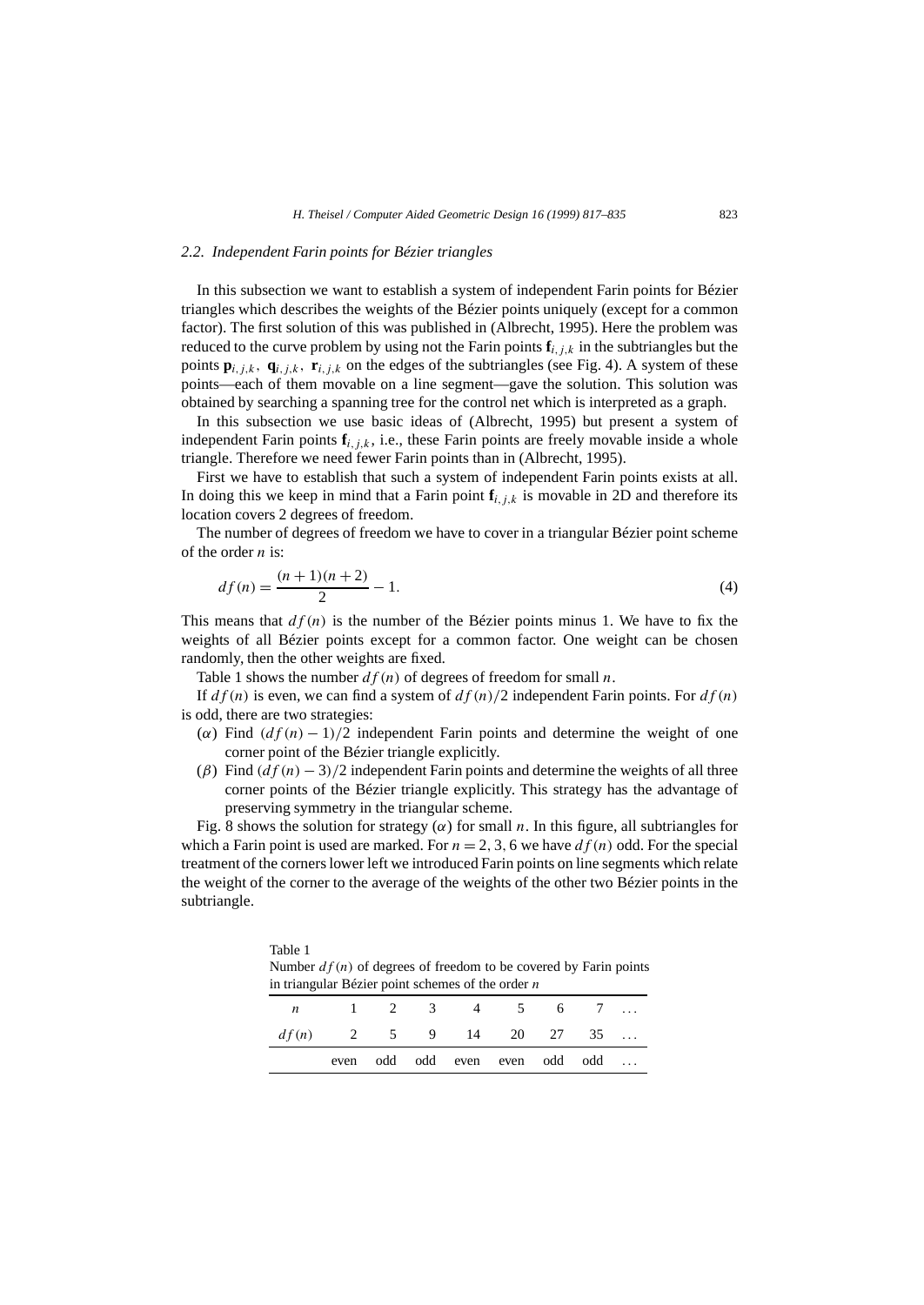

Fig. 8. Schemes of independent Farin points for Bézier triangles of degree 1–6, strategy (*α*). Marked are all subtriangles in which the Farin point is considered. For  $n = 2, 3, 6$  the weights of one corner Bézier point was fixed by introducing a Farin point on a line segment.



Fig. 9. Obtaining the system of independent Farin points for the degree  $n + 6$  from a given solution for degree *n*, using strategy ( $\alpha$ ): (a) for  $df(n)$  even, (b) for  $df(n)$  odd.

Fig. 9 shows how to get the solution for degree  $n + 6$  from a given solution for degree *n*. Figs. 8 and 9 give the solution for strategy ( $\alpha$ ) for any degree *n* by induction. Figs. 10 and 11 show the solution for strategy  $(\beta)$  by induction.

Fig. 12 shows an example: the system of independent Farin points for a triangular Bézier point scheme of order 13.

## *2.2.1. Remarks*

- (1) The schemes introduced in this subsection use Farin points both on "upright" and "upside down" subtriangles. This might be unusual because the triangular de Casteljau algorithm works only on "upright" subtriangles. But the additional consideration of "upside down" subtriangles is necessary for finding systems of independent Farin points.
- (2) The systems of Farin points introduced in this subsection have the independence property but *not* the local control property. This means that moving one of the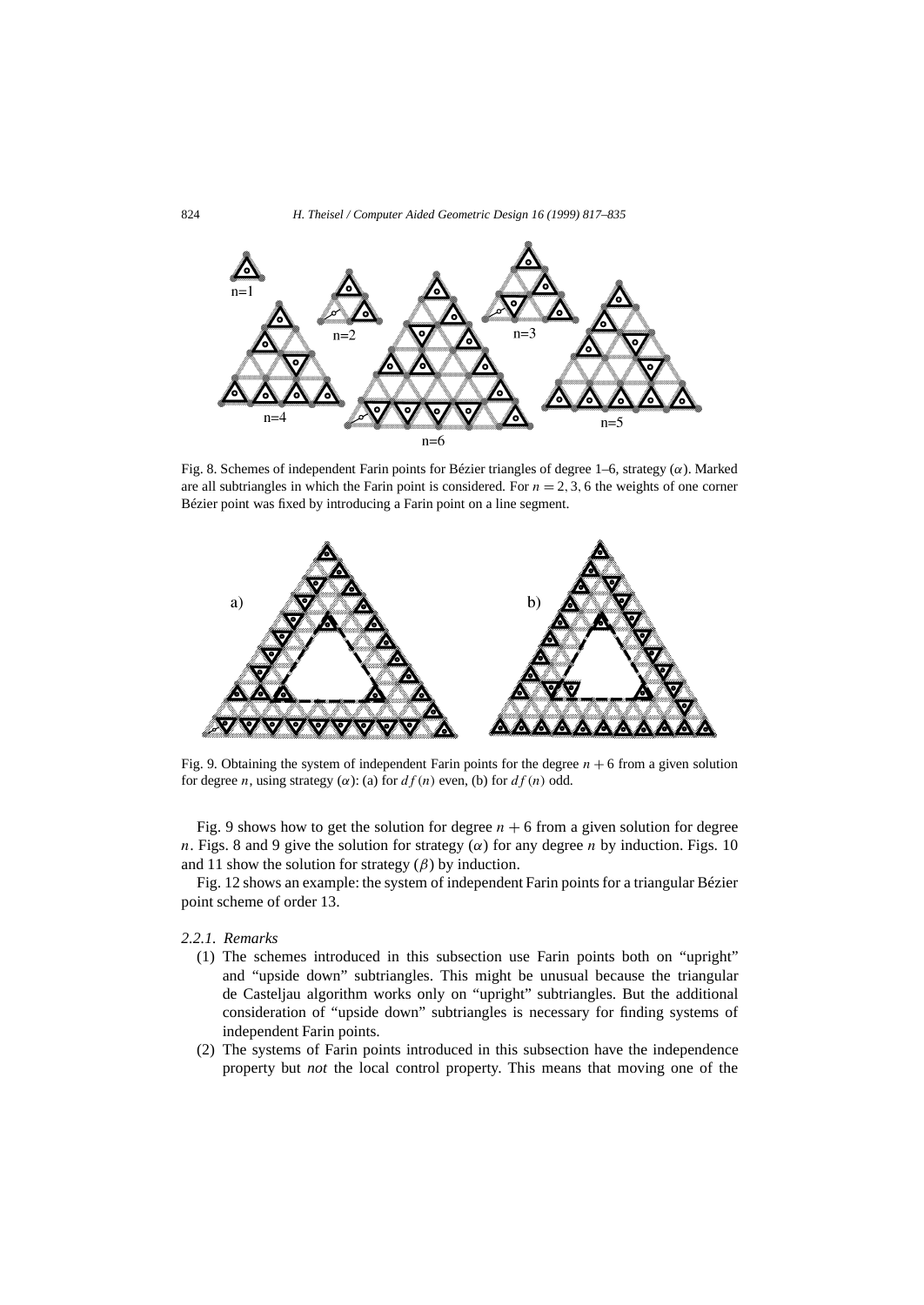

Fig. 10. Schemes of independent Farin points for Bézier triangles of degree 1–6, strategy (*β*).



Fig. 11. Obtaining the system of independent Farin points for the degree  $n + 6$  from a given solution for degree *n*, using strategy ( $\beta$ ): (a) for  $df(n)$  even, (b) for  $df(n)$  odd.



Fig. 12. System of independent Farin points for  $n = 13$ , using the strategy ( $\alpha$ ) and ( $\beta$ ).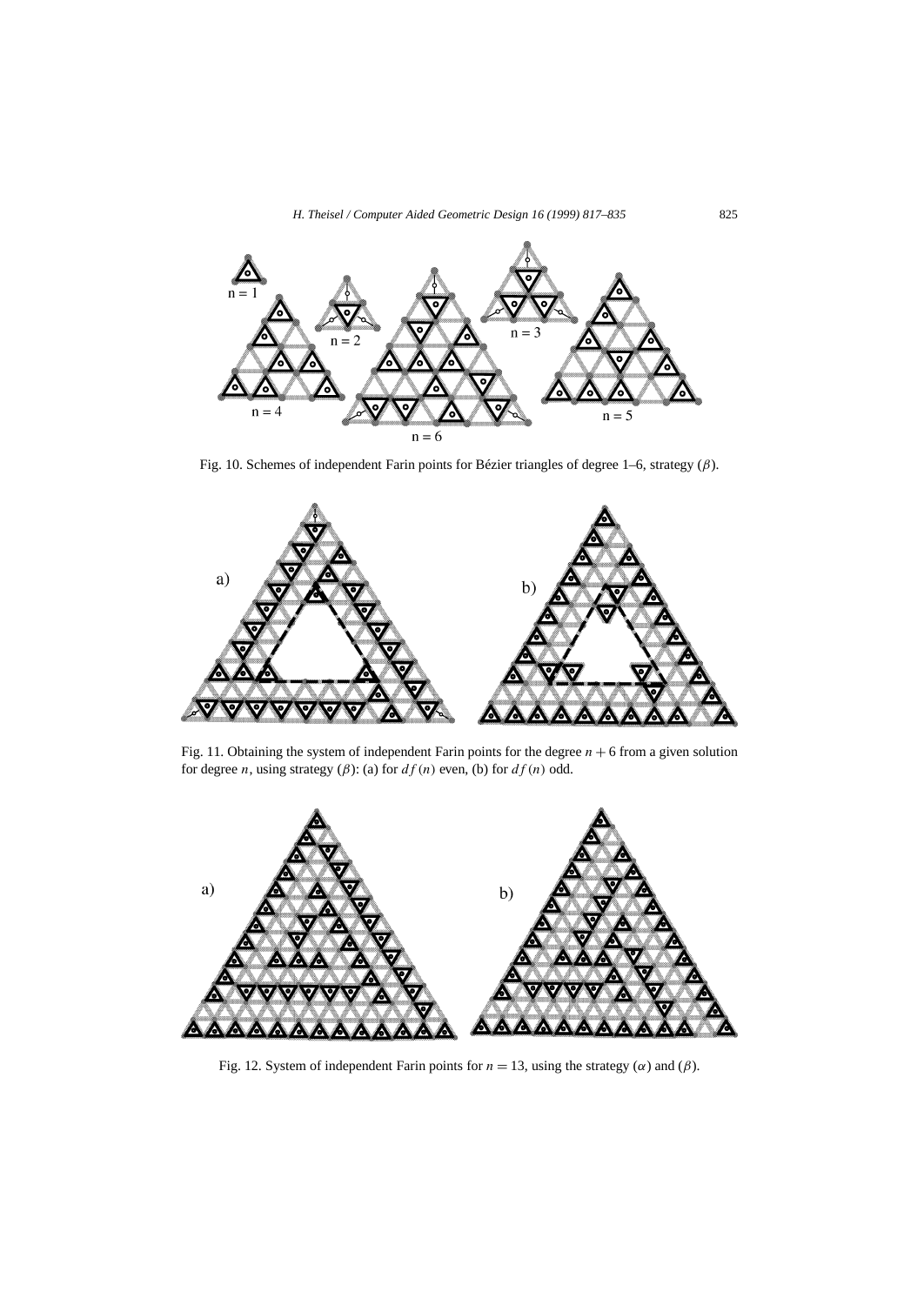marked Farin points might change any other unmarked Farin point. If the local control property of Farin points is important we have to apply the automatic adjusting introduced in Section 2.1. A system with both the independence property and the local control property seems not to exist.

(3) All schemes and constructions introduced in Section 2 work both in the domain of the Bézier triangles and in the Bézier point scheme in 3D. This is because the Bézier point subtriangles in 3D can be considered as affine maps of the subtriangles in the domain, and all constructions are affine invariant.

## **3. Farin points for tensorproduct Bézier surfaces**

To handle the weights of a rectangular Bézier point scheme by Farin points, we first have to solve the problem for a subquadrilateral. We look for a Farin point solution for a subquadrilateral both in the domain of the surface and in 3D.

For the domain case, the Bézier points  $\mathbf{b}_{i,j}$ ,  $\mathbf{b}_{i+1,j}$ ,  $\mathbf{b}_{i+1,j+1}$ ,  $\mathbf{b}_{i,j+1}$  form a rectangle, see Fig. 13(a). Then we can define the points on the edges of the rectangle which define the ratios of each two of the weights:

$$
\mathbf{p}_{i,j} = \frac{w_{i,j} \cdot \mathbf{b}_{i,j} + w_{i+1,j} \cdot \mathbf{b}_{i+1,j}}{w_{i,j} + w_{i+1,j}},
$$
\n
$$
\mathbf{p}_{i,j+1} = \frac{w_{i,j+1} \cdot \mathbf{b}_{i,j+1} + w_{i+1,j+1} \cdot \mathbf{b}_{i+1,j+1}}{w_{i,j+1} + w_{i+1,j+1}},
$$
\n
$$
\mathbf{q}_{i,j} = \frac{w_{i,j} \cdot \mathbf{b}_{i,j} + w_{i,j+1} \cdot \mathbf{b}_{i,j+1}}{w_{i,j} + w_{i,j+1}},
$$
\n
$$
\mathbf{q}_{i+1,j} = \frac{w_{i+1,j} \cdot \mathbf{b}_{i+1,j} + w_{i+1,j+1} \cdot \mathbf{b}_{i+1,j+1}}{w_{i+1,j} + w_{i+1,j+1}}.
$$



Fig. 13. (a) Defining the points  $\mathbf{p}_{i,j}$ ,  $\mathbf{p}_{i,j+1}$ ,  $\mathbf{q}_{i,j}$ ,  $\mathbf{q}_{i+1,j}$  and the Farin point  $\mathbf{f}_{i,j}$  for the Bézier points  $\mathbf{b}_{i,j}$ ,  $\mathbf{b}_{i+1,j}$ ,  $\mathbf{b}_{i+1,j+1}$ ,  $\mathbf{b}_{i,j+1}$  assigned with the weights  $w_{i,j}$ ,  $w_{i+1,j}$ ,  $w_{i+1,j+1}$ ,  $w_{i,j+1}$ . (b) Constructing  $\mathbf{q}_{i,j}$ ,  $\mathbf{q}_{i+1,j}$  and  $\mathbf{p}_{i,j+1}$  from the given points  $\mathbf{f}_{i,j}$  and  $\mathbf{p}_{i,j}$  geometrically.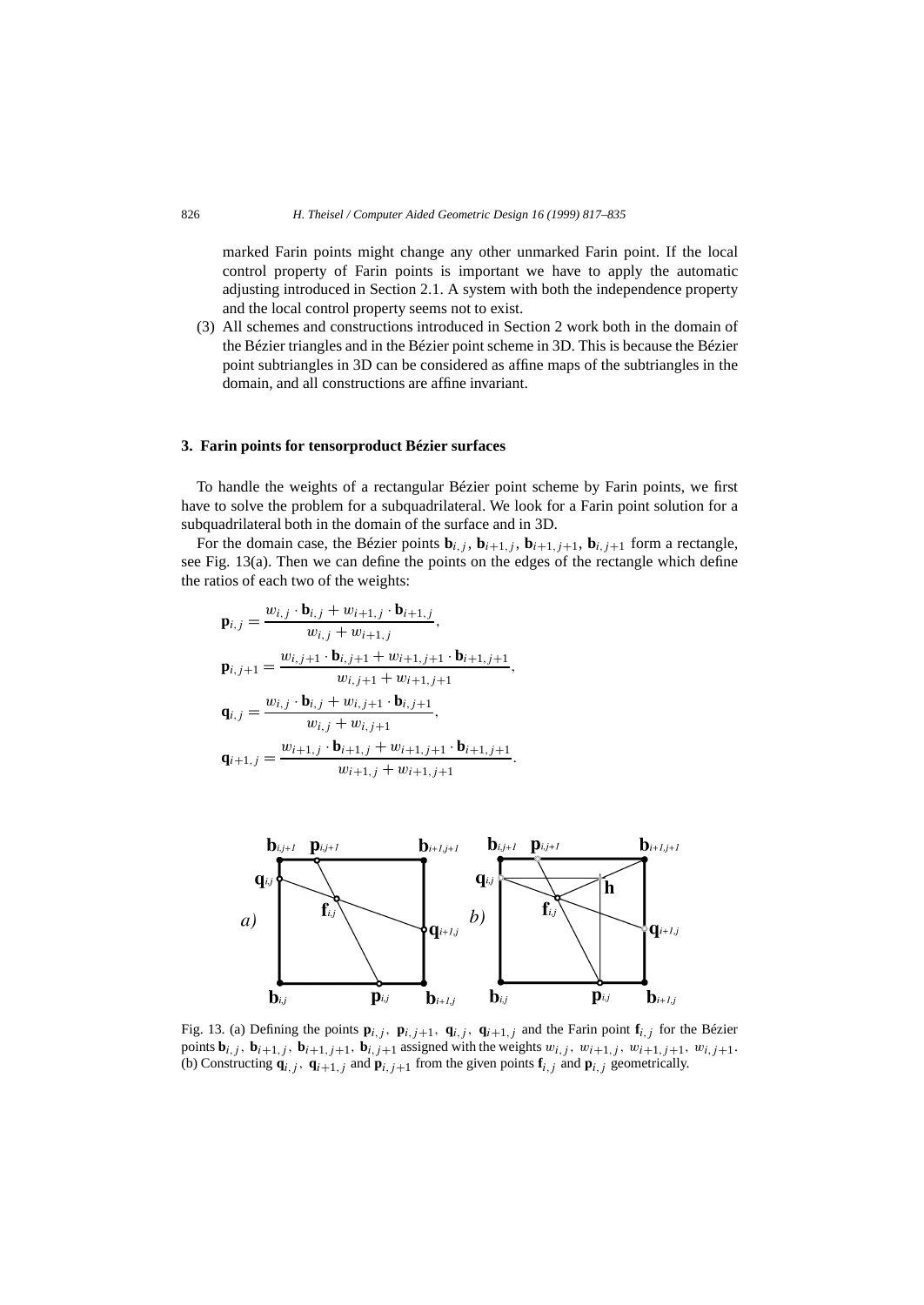Furthermore we define the Farin point

*H. Theisel / Computer Aided Geometric Design 16 (1999) 817–835*  
\ntherefore we define the Farin point  
\n
$$
\mathbf{f}_{i,j} = \text{int}(\text{lin}(\mathbf{p}_{i,j}, \mathbf{p}_{i,j+1}), \ \text{lin}(\mathbf{q}_{i,j}, \mathbf{q}_{i+1,j}))
$$
\n
$$
= \frac{w_{i,j} \cdot \mathbf{b}_{i,j} + w_{i+1,j} \cdot \mathbf{b}_{i+1,j} + w_{i+1,j+1} \cdot \mathbf{b}_{i+1,j+1} + w_{i,j+1} \cdot \mathbf{b}_{i,j+1}}{w_{i,j} + w_{i+1,j} + w_{i+1,j+1} + w_{i,j+1}}.
$$

See Fig. 13(a) for an illustration. The Farin point  $f_{i,j}$  has the intuitivity property: increasing the weight of one Bézier point leads to moving **f***i,j* towards this Bézier point. Unfortunately,  $f_{i,j}$  is not sufficient to define uniquely the weight ratios in a subquadrilateral. In fact  $f_{i,j}$  is freely movable in 2D and therefore covers two degrees of freedom. What we have to determine are three degrees of freedom in a quadrilateral (the weight of one Bézier point can be chosen randomly, then the weights of the other three Bézier points have to be fixed).

Suppose the points  $\mathbf{f}_{i,j}$  and  $\mathbf{p}_{i,j}$  are given. Then the remaining points  $\mathbf{p}_{i,j+1}$ ,  $\mathbf{q}_{i,j}$  and  $q_{i+1,j}$  can be geometrically constructed in the following way: **p**<sub>i</sub>, *j*+1 := int( Ę

opose the points 
$$
\mathbf{i}_{i,j}
$$
 and  $\mathbf{p}_{i,j}$  are given. Then the remaining  
\n $\mathbf{i}_i$  can be geometrically constructed in the following way:  
\n $\mathbf{p}_{i,j+1} := \text{int}(\text{lin}(\mathbf{p}_{i,j}, \mathbf{f}_{i,j}), \text{lin}(\mathbf{b}_{i,j+1}, \mathbf{b}_{i+1,j+1})),$   
\n $\mathbf{h} := \text{int}(\text{lin}(\mathbf{f}_{i,j}, \mathbf{b}_{i+1,j+1}), \text{par}(\text{lin}(\mathbf{b}_{i+1,j}, \mathbf{b}_{i+1,j+1}), \mathbf{p}_{i,j})),$   
\n $\mathbf{q}_{i,j} := \text{int}(\text{lin}(\mathbf{b}_{i,j}, \mathbf{b}_{i,j+1}), \text{par}(\text{lin}(\mathbf{b}_{i,j+1}, \mathbf{b}_{i+1,j+1}), \mathbf{h})),$   
\n $\mathbf{q}_{i+1,j} := \text{int}(\text{lin}(\mathbf{q}_{i,j}, \mathbf{f}_{i,j}), \text{lin}(\mathbf{b}_{i+1,j}, \mathbf{b}_{i+1,j+1})).$ 

See Fig. 13(b) for an illustration. For reasons of simplification, we consider from now on the Bézier point subquadrilateral  $\mathbf{b}_{0,0}$ ,  $\mathbf{b}_{1,0}$ ,  $\mathbf{b}_{1,1}$ ,  $\mathbf{b}_{0,1}$ . The points  $\mathbf{p}_{0,0}$ ,  $\mathbf{q}_{1,0}$ ,  $\mathbf{p}_{0,1}$ ,  $\mathbf{q}_{0,0}$ are not independent of each other. In fact, the location of three of these points determines the remaining one. To find a construction for this fact we consider a property illustrated in Fig. 14(b): the three lines  $\text{lin}(\mathbf{b}_{0,0}, \mathbf{b}_{1,1})$ ,  $\text{lin}(\mathbf{p}_{0,0}, \mathbf{q}_{1,0})$  and  $\text{lin}(\mathbf{q}_{0,0}, \mathbf{p}_{0,1})$  either intersect at one point or are all parallel. As shown in Fig. 14(a), the same property is true in 3D.

Given the Farin point  $f_{0,0}$  in the rectangular domain quadrilateral, we seek a way to determine all weight ratios. One way of doing this is fixing one of the weight points on the edges, as shown in Fig. 13(b). This approach is not symmetric because we have to make



Fig. 14. Weight points on the edges of a subquadrilateral: the lines  $\text{lin}(\mathbf{b}_{0,0}, \mathbf{b}_{1,1})$ ,  $\text{lin}(\mathbf{p}_{0,0}, \mathbf{q}_{1,0})$ and  $\text{lin}(\mathbf{q}_{0,0}, \mathbf{p}_{0,1})$  either intersect at one point or are parallel. This is true both in the domain case (b) and in the 3D case (a).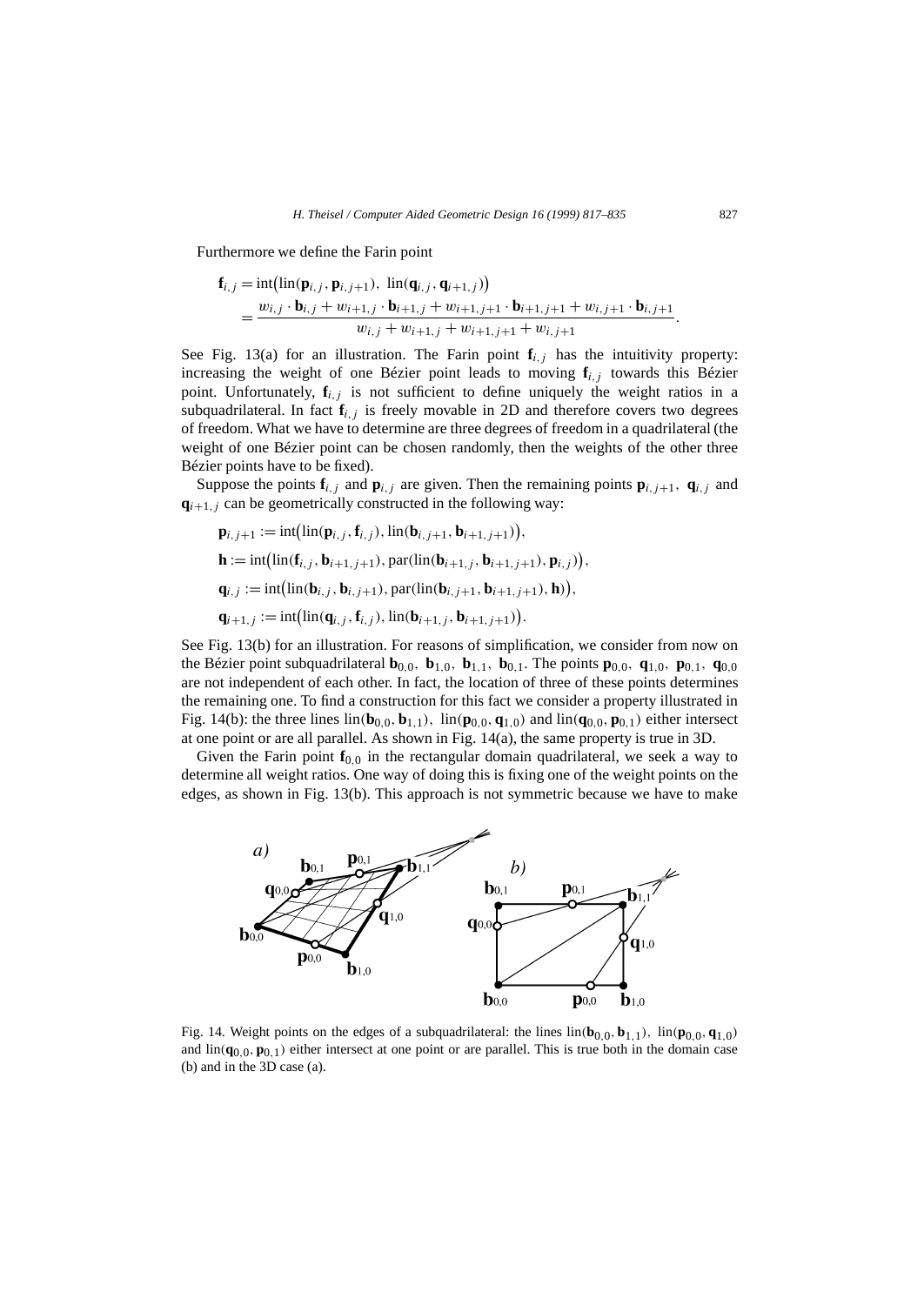

Fig. 15. (a) Constructing permitted areas (grey marked) on the edges of the rectangle by intersecting the lines  $\text{lin}(\mathbf{b}_{0,0}, \mathbf{f}_{0,0})$ ,  $\text{lin}(\mathbf{b}_{1,0}, \mathbf{f}_{0,0})$ ,  $\text{lin}(\mathbf{b}_{1,1}, \mathbf{f}_{0,0})$  and  $\text{lin}(\mathbf{b}_{0,1}, \mathbf{f}_{0,0})$  with the rectangle. (b) Dividing the permitted areas in the ratio  $t/(1 - t)$ . We obtain the weight points on the edges of the quadrilateral.

the choice which point on the edges to fix. Now we want to introduce a symmetric way of defining the weight ratios using the Farin point  $f_0$ <sub>0</sub>.

Consider Fig. 15(a). We assume that the weights  $w_{0,0}$ ,  $w_{1,0}$ ,  $w_{1,1}$ ,  $w_{0,1}$  which are assigned to the Bézier points  $\mathbf{b}_{0,0}$ ,  $\mathbf{b}_{0,1}$ ,  $\mathbf{b}_{1,1}$ ,  $\mathbf{b}_{1,0}$  are all positive. This means that the point  $\mathbf{p}_{0,0}$  lies inbetween  $\mathbf{b}_{0,0}$  and  $\mathbf{b}_{1,0}$ , similar for the other three weight points on the edges. Now we seek all possible locations for  $\mathbf{p}_{0,1}$  between  $\mathbf{b}_{0,1}$  and  $\mathbf{b}_{1,1}$ , so that  $\mathbf{p}_{0,0}$  is between  $\mathbf{b}_{0,0}$  and  $\mathbf{b}_{1,0}$ .

Obviously, this is the grey marked area on the line  $\mathbf{b}_{0,1}$ ,  $\mathbf{b}_{1,1}$ . We call this area the *permitted area*.

The permitted area of an edge of the rectangle is the area where the weight point can lie so that the weight point of the opposite edge is inbetween the corner points. In Fig. 15(a), the permitted area of the edge  $\mathbf{b}_{0,0}$ ,  $\mathbf{b}_{1,0}$  is the whole line segment  $\mathbf{b}_{0,0}$ ,  $\mathbf{b}_{1,0}$ : no matter where  $\mathbf{p}_{0,0}$  is located, the opposite point  $\mathbf{p}_{0,1}$  will be in between  $\mathbf{b}_{0,1}$ ,  $\mathbf{b}_{1,1}$ .

The location of the permitted areas on the edges depends on the location of  $f_{0,0}$ . All permitted areas can be found by intersecting the four lines  $\text{lin}(\mathbf{b}_{0,0}, \mathbf{f}_{0,0})$ ,  $\text{lin}(\mathbf{b}_{1,0}, \mathbf{f}_{0,0})$ ,  $\lim_{h \to 0} (\mathbf{b}_{1,1}, \mathbf{f}_{0,0})$ ,  $\lim_{h \to 0} (\mathbf{b}_{0,1}, \mathbf{f}_{0,0})$  with the rectangle. See Fig. 15(a) for an illustration.

Now we divide the four permitted areas in the ratio  $t/(t-1)$ , as shown in Fig. 15(b) (with  $0 < t < 1$ ). The resulting four points on the edges of the rectangle can be considered as the weight points on the edges. It can be shown that these four points have the property described in Fig. 14(b). This means that we have described the weight ratios in the quadratilateral completely by  $f_{0,0}$  and *t*. For finding a geometric meaning of *t*, we consider Fig. 15(b) again. The more *t* tends to 0, the closer the weight points tend to  $\mathbf{b}_{0,1}$  or  $\mathbf{b}_{1,0}$ . The more *t* tends to 1, the closer the weight points tend to  $\mathbf{b}_{0,0}$  or  $\mathbf{b}_{1,1}$ . This means that the parameter *t* is a measure which diagonal  $\mathbf{b}_{0,0}, \mathbf{b}_{1,1}$  or  $\mathbf{b}_{0,1}, \mathbf{b}_{1,0}$  is more emphasized. This gives reason for introducing *extended Farin points*.

An extended Farin point is a freely movable icon as shown in Fig. 16. The location of the lower hollow point is the location of the Farin point  $f_{0,0}$ . The upper hollow point is freely movable on the horizontal line segment and fixes which of the diagonals  $\mathbf{b}_{1,0}, \mathbf{b}_{0,1}$ or  $\mathbf{b}_{0,0}, \mathbf{b}_{1,1}$  is more emphasized. The diagonals are symbolized by the nonhorizontal lines.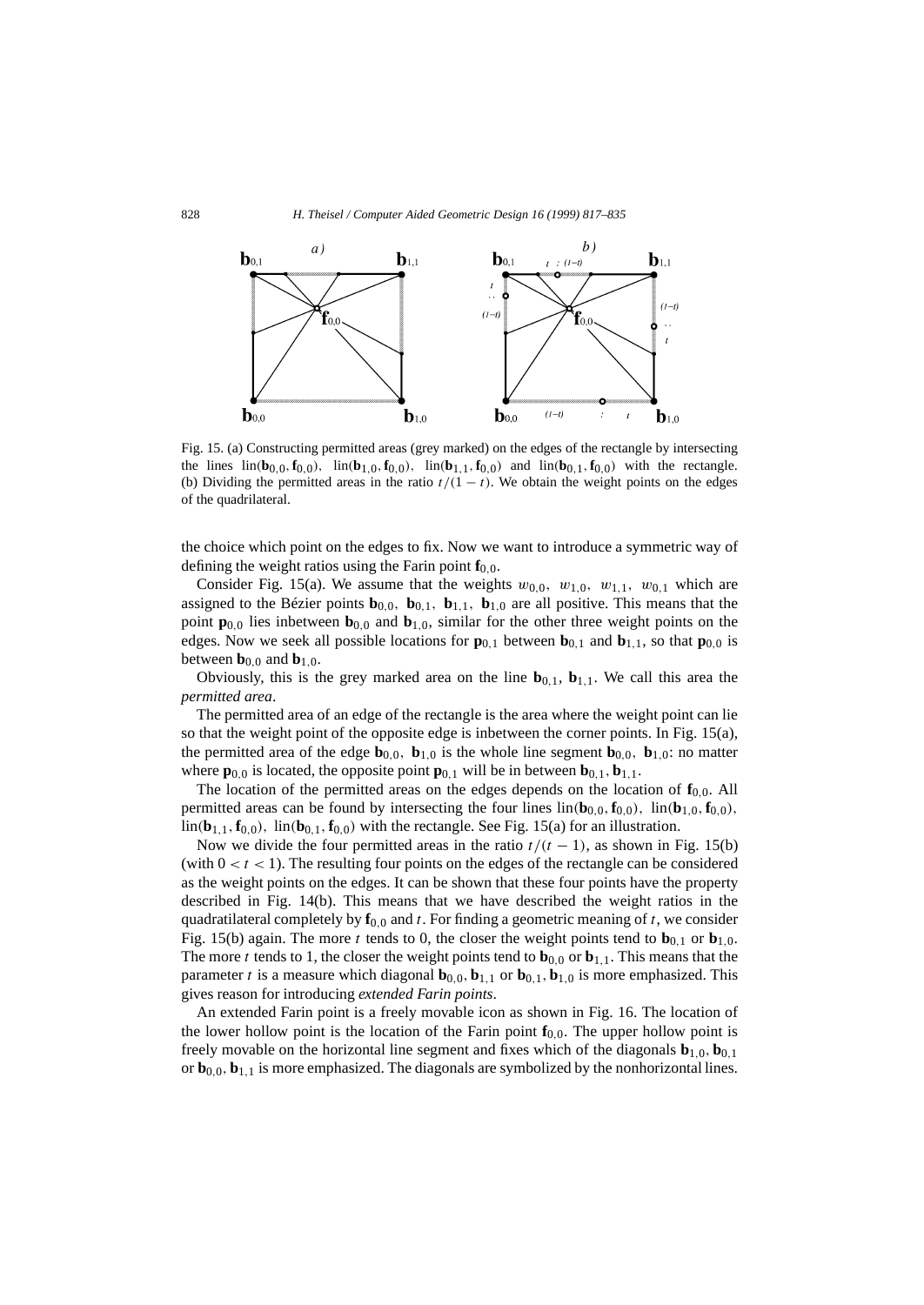

Fig. 16. Extended Farin point: freely movable icon in the rectangular domain. The location of the lower hollow point gives  $f_{0,0}$ . The upper hollow point determines the parameter *t*.



Fig. 17. Usage of extended Farin points. (a) Given is Bézier point rectangle  $\mathbf{b}_{0,0}, \mathbf{b}_{1,0}, \mathbf{b}_{1,1}, \mathbf{b}_{0,1}$ and the extended Farin point inside the rectangle. (b) Construct the permitted areas on the edges of the rectangle. (c) Divide the permitted areas in the same ratio as the upper hollow point divides the horizontal line segment of the extended Farin point. The resulting four weight points **p**0*,*0*,***q**1*,*0*,***p**0*,*1*,***q**0*,*0 define the ratios of the weights of the four Bézier points uniquely.

An extended Farin point describes the weight ratios of the Bézier points in a subquadrilateral uniquely and symmetrically: no particular edge or corner of the rectangle has to be chosen. The conditions of independence and intuitivity are also fulfilled by extended Farin points. An example of the usage of an extended Farin point is given in Fig. 17.

### *Farin points in 3D*

Up to here, this chapter has treated Farin points in the rectangular domain of a quadrilateral. Now we consider four Bézier points  $\mathbf{b}_{0,0}$ ,  $\mathbf{b}_{1,0}$ ,  $\mathbf{b}_{1,1}$ ,  $\mathbf{b}_{0,1}$  as living in the 3D space of the surfaces. The straightforward approach here to determine the weight ratios is to consider the barycentric combination

$$
\mathbf{f} = \frac{w_{0,0} \cdot \mathbf{b}_{0,0} + w_{1,0} \cdot \mathbf{b}_{1,0} + w_{1,1} \cdot \mathbf{b}_{1,1} + w_{0,1} \cdot \mathbf{b}_{0,1}}{w_{0,0} + w_{1,0} + w_{1,1} + w_{0,1}}.
$$
 (5)

For positive weights, **f** lies in the convex hull of  $\mathbf{b}_{0,0}$ ,  $\mathbf{b}_{1,0}$ ,  $\mathbf{b}_{1,1}$ ,  $\mathbf{b}_{0,1}$ . In general **f** is movable in 3D and thus covers the three degrees of freedom we have to fix. Unfortunately, this approach fails completely if  $\mathbf{b}_{0,0}$ ,  $\mathbf{b}_{1,0}$ ,  $\mathbf{b}_{1,1}$ ,  $\mathbf{b}_{0,1}$  are coplanar, and it fails numerically if  $\mathbf{b}_{0,0}$ ,  $\mathbf{b}_{1,0}$ ,  $\mathbf{b}_{1,1}$ ,  $\mathbf{b}_{0,1}$  are almost coplanar. Since in practical applications the case of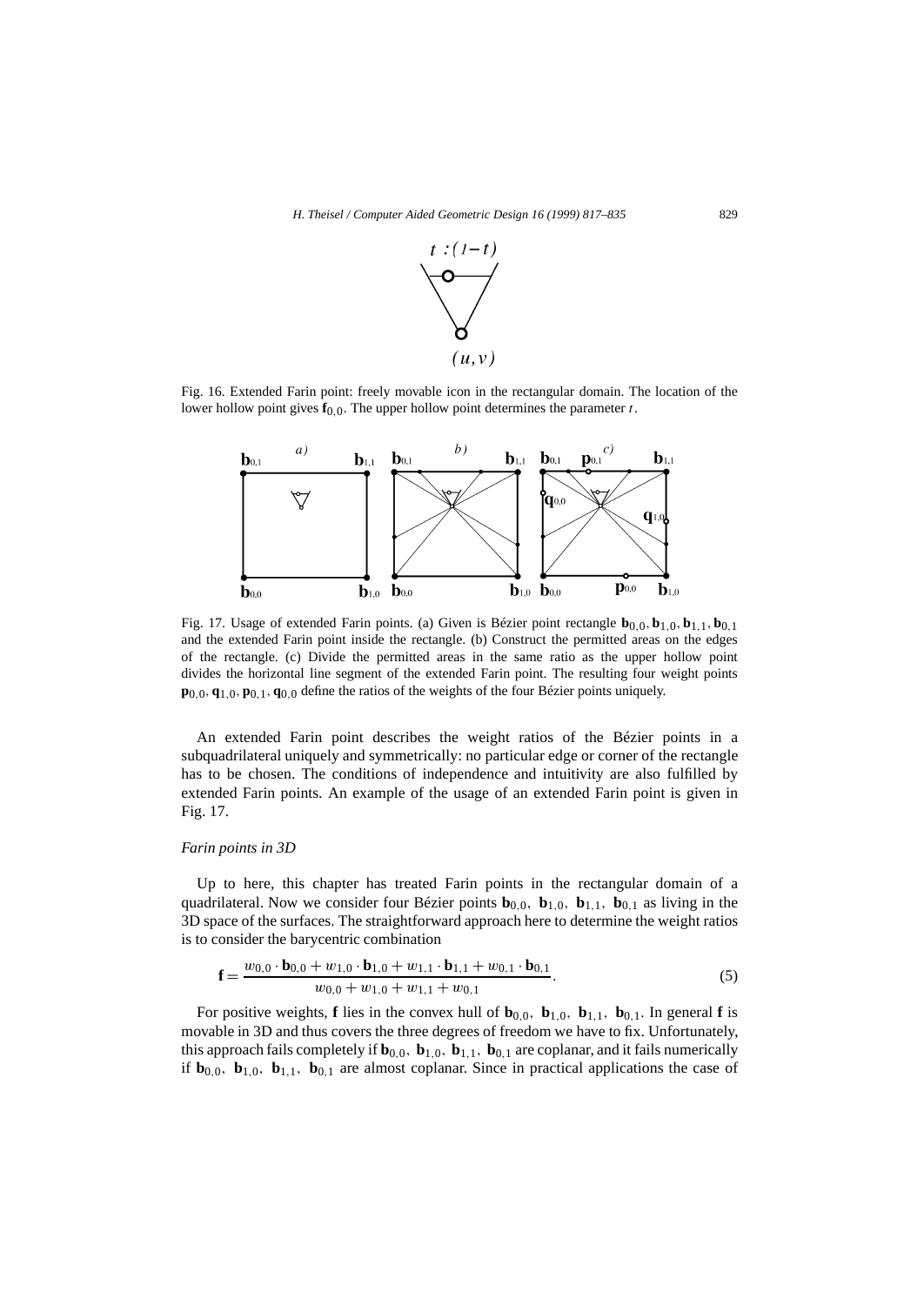

Fig. 18. The extended Farin point in the 2D domain is mapped onto the bilinear interpolant of **b**0*,*0*,***b**1*,*0*,***b**1*,*1*,***b**0*,*1 in 3D.



Fig. 19. Getting the weight ratios from an extended Farin point **f***e* on the bilinear interpolation: apply a projection in the twist vector direction **b**0*,*<sup>0</sup> − **b**1*,*<sup>0</sup> − **b**0*,*<sup>1</sup> + **b**1*,*1. The projection of the four Bézier points gives a parallelogram inside which we can apply all constructions for extended Farin points in the 2D domain. Note that the projections of the location  $f_e$  of the extended Farin point and the barycentric combination **f** introduced in (5) are identical.

almost planar subquadrilaterals is common, we have to find another way to describe the weight ratios: we use the concept of the extended Farin points in 2D and map this onto the bilinear interpolant of  $\mathbf{b}_{0,0}$ ,  $\mathbf{b}_{1,0}$ ,  $\mathbf{b}_{1,1}$ ,  $\mathbf{b}_{0,1}$  in 3D. Fig. 18 gives an illustration.

The extended Farin point in 3D is freely movable on the bilinear interpolant. The location **f***<sup>e</sup>* of the extended Farin point on the bilinear interpolant can be computed as

$$
\mathbf{f}_e = \frac{h w_{0,0} \cdot \mathbf{b}_{0,0} + h w_{1,0} \cdot \mathbf{b}_{1,0} + h w_{1,1} \cdot \mathbf{b}_{1,1} + h w_{0,1} \cdot \mathbf{b}_{0,1}}{h w_{0,0} + h w_{1,0} + h w_{1,1} + h w_{0,1}}
$$
(6)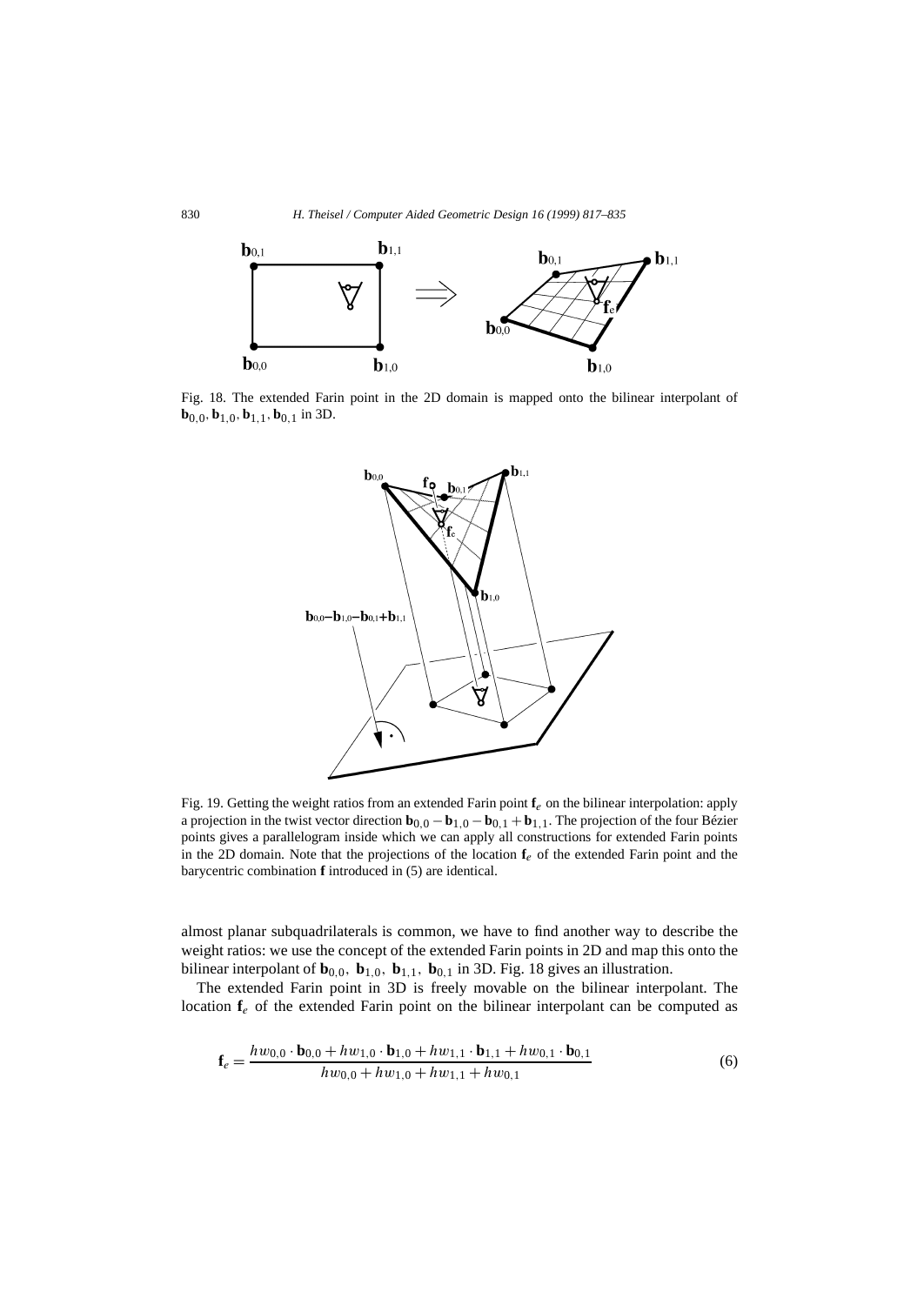with

$$
hw_{0,0} = (w_{0,0} + w_{1,0}) \cdot (w_{0,0} + w_{0,1}), \qquad hw_{1,0} = (w_{1,0} + w_{0,0}) \cdot (w_{1,0} + w_{1,1}),
$$
  
\n
$$
hw_{1,1} = (w_{1,1} + w_{1,0}) \cdot (w_{1,1} + w_{0,1}), \qquad hw_{0,1} = (w_{0,1} + w_{0,0}) \cdot (w_{0,1} + w_{1,1}).
$$

In order to get the weight ratios out of **f***e*, we apply a parallel projection in the direction of the twist vector  $\mathbf{b}_{0,0} - \mathbf{b}_{1,0} - \mathbf{b}_{0,1} + \mathbf{b}_{1,1}$ . Doing this the four Bézier points happen to form a parallelogram with the projection of **f***<sup>e</sup>* inside it. In this parallogram we can carry out all constructions introduced in this section for the domain case. See Fig. 19 for an illustration.

### *3.1. Adjusting adjacent Farin points in rectangular Bézier point schemes*

After showing how to handle the weights in a subquadrilateral by using the concept of extended Farin points, we now treat the case of a whole rectangular Bézier point scheme. As in the triangular case there are two ways for keeping the system of all Farin points contradiction-free:

- (a) Allow every Farin point to be movable and adjust the adjacent Farin points.
- (b) Provide a system of Farin points which are independent of each other and describe the weight ratios uniquely.

This subsection treats approach (a); a solution for (b) is given in Section 3.2.

Consider Fig. 20 for a rectangular Farin point scheme in the domain. Suppose the weight fratios in the subquadrilateral  $\mathbf{b}_{1,1}$ ,  $\mathbf{b}_{2,1}$ ,  $\mathbf{b}_{2,2}$ ,  $\mathbf{b}_{1,2}$  are changed, for instance using the concepts of an extended Farin point. This means that the points  $\mathbf{f}_{1,1}$ ,  $\mathbf{p}_{1,1}$ ,  $\mathbf{q}_{2,1}$ ,  $\mathbf{p}_{1,2}$ ,  $\mathbf{q}_{1,1}$ are moved to the new locations  $\mathbf{f}_{1,1}$ ,  $\mathbf{\tilde{p}_{1,1}}$ ,  $\mathbf{\tilde{q}_{2,1}}$ ,  $\mathbf{\tilde{p}_{1,2}}$ ,  $\mathbf{\tilde{q}_{1,1}}$ . Then the following points have 1*,*<sub>1</sub>*,* **b**<sub>2</sub>*,*1*,* **b**<sub>2</sub>*,*2*,* **b**<sub>1</sub>*,*<sub>2</sub> are changed, for instance using the sint. This means that the points  $\mathbf{f}_{1,1}$ ,  $\mathbf{p}_{1,1}$ ,  $\mathbf{q}_{2,1}$ ,  $\mathbf{p}_{1,2}$ ,  $\mathbf{q}_{1,1}$ ,  $\tilde{\mathbf{p}}_{1,1}$ ,  $\tilde{\mathbf{p}}_{1$ to be adjusted:  $f_{0,0}$ ,  $f_{1,0}$ ,  $f_{2,0}$ ,  $f_{2,1}$ ,  $f_{2,2}$ ,  $f_{1,2}$ ,  $f_{0,2}$ ,  $f_{0,1}$ ,  $q_{1,0}$ ,  $q_{2,0}$ ,  $p_{2,1}$ ,  $p_{2,2}$ ,  $q_{2,2}$ ,  $q_{1,2}$ ,  $\mathbf{p}_{0,2}$ ,  $\mathbf{p}_{0,1}$ . The points  $\mathbf{p}_{0,0}$ ,  $\mathbf{p}_{1,0}$ ,  $\mathbf{p}_{2,0}$ ,  $\mathbf{q}_{3,0}$ ,  $\mathbf{q}_{3,1}$ ,  $\mathbf{q}_{3,2}$ ,  $\mathbf{p}_{2,3}$ ,  $\mathbf{p}_{1,3}$ ,  $\mathbf{p}_{0,3}$ ,  $\mathbf{q}_{0,2}$ ,  $\mathbf{q}_{0,1}$ ,  $\mathbf{q}_{0,0}$ remain unchanged.

All we have to show here is how to adjust the points  $\mathbf{f}_{0,0}$ ,  $\mathbf{f}_{2,0}$ ,  $\mathbf{f}_{2,2}$ ,  $\mathbf{f}_{0,2}$  to the points  $\mathbf{f}_{0,0}^{\sim}$ ,  $\mathbf{f}_{2,0}^{\sim}$ ,  $\mathbf{f}_{2,2}^{\sim}$ ,  $\mathbf{f}_{0,2}$ . Then the other adjusted points can be geometrically constructed using the properties described in the Figs. 13(b) and 14(b). fff

The adjusted point  $f_{0,0}$  lies on lin( $f_{0,0}, b_{1,1}$ ). Similarly,  $f_{2,0}$  lies on lin( $f_{2,0}, b_{2,1}$ ),  $f_{2,2}$ lies on lin( $\mathbf{f}_{2,2}$ ,  $\mathbf{b}_{2,2}$ ),  $\mathbf{f}_{2,0}$  lies on lin( $\mathbf{f}_{0,2}$ ,  $\mathbf{b}_{1,2}$ ). We present a construction for  $\mathbf{f}_{2,2}$ , the points  $\mathbf{f}_{0,0}$ ,  $\mathbf{f}_{2,0}$ ,  $\mathbf{f}_{0,2}$  can be constructed in a similar way.

Consider Fig. 21(a). First we construct the auxiliary points

$$
\mathbf{h}_1 = \frac{w_{3,2} \cdot \mathbf{b}_{3,2} + w_{3,3} \cdot \mathbf{b}_{3,3} + w_{2,3} \cdot \mathbf{b}_{2,3}}{w_{3,2} + w_{3,3} + w_{2,3}},
$$
\n
$$
\mathbf{h}_2 = \frac{w_{1,1} \cdot \mathbf{b}_{1,1} + w_{2,1} \cdot \mathbf{b}_{2,1} + w_{1,2} \cdot \mathbf{b}_{1,2}}{w_{1,1} + w_{2,1} + w_{1,2}},
$$
\n
$$
\mathbf{h}_3 = \frac{\widetilde{w_{1,1}} \cdot \mathbf{b}_{1,1} + \widetilde{w_{2,1}} \cdot \mathbf{b}_{2,1} + \widetilde{w_{1,2}} \cdot \mathbf{b}_{1,2}}{\widetilde{w_{1,1}} + \widetilde{w_{2,1}} + \widetilde{w_{1,2}}}.
$$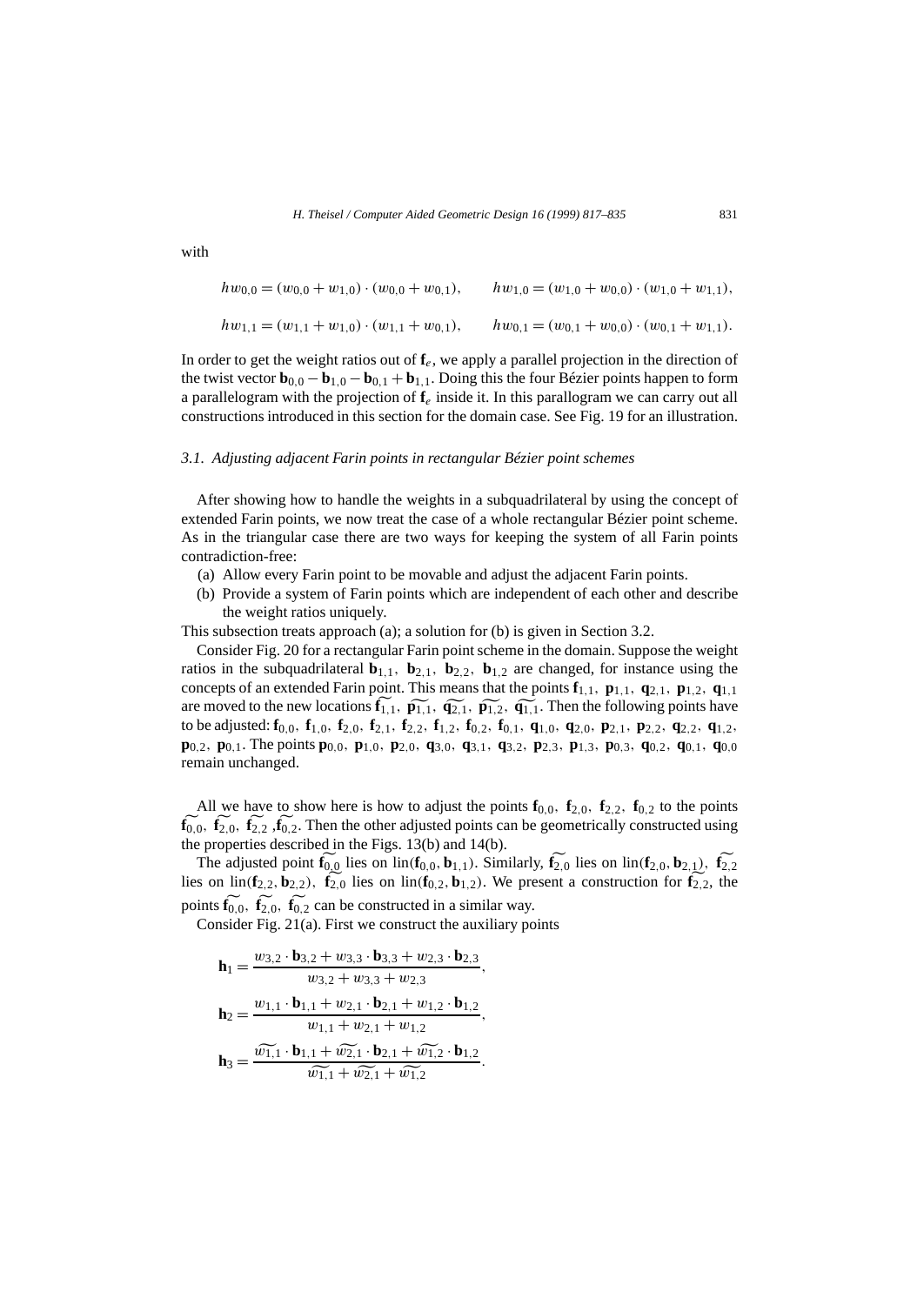

adjacent Farin points have to be adjusted.



constructing the adjusted Farin point  $f_{2,2}$ . (a) Constructing the auxiliary points  $h_1$ ,  $h_2$ ,  $h_3$ ; (b) Constructing the auxiliary points  $\mathbf{h}_4$ ,  $\mathbf{h}_5$ . Then  $cr(\mathbf{b}_{2,2}, \mathbf{f}_{1,1}, \mathbf{h}_5, \mathbf{h}_2) = cr(\mathbf{b}_{2,2}, \mathbf{f}_{2,2}, \mathbf{f}_{2,2}, \mathbf{h}_1)$ . This gives the location of **f** 2*,*2 uniquely. $\mathbf{u}$  p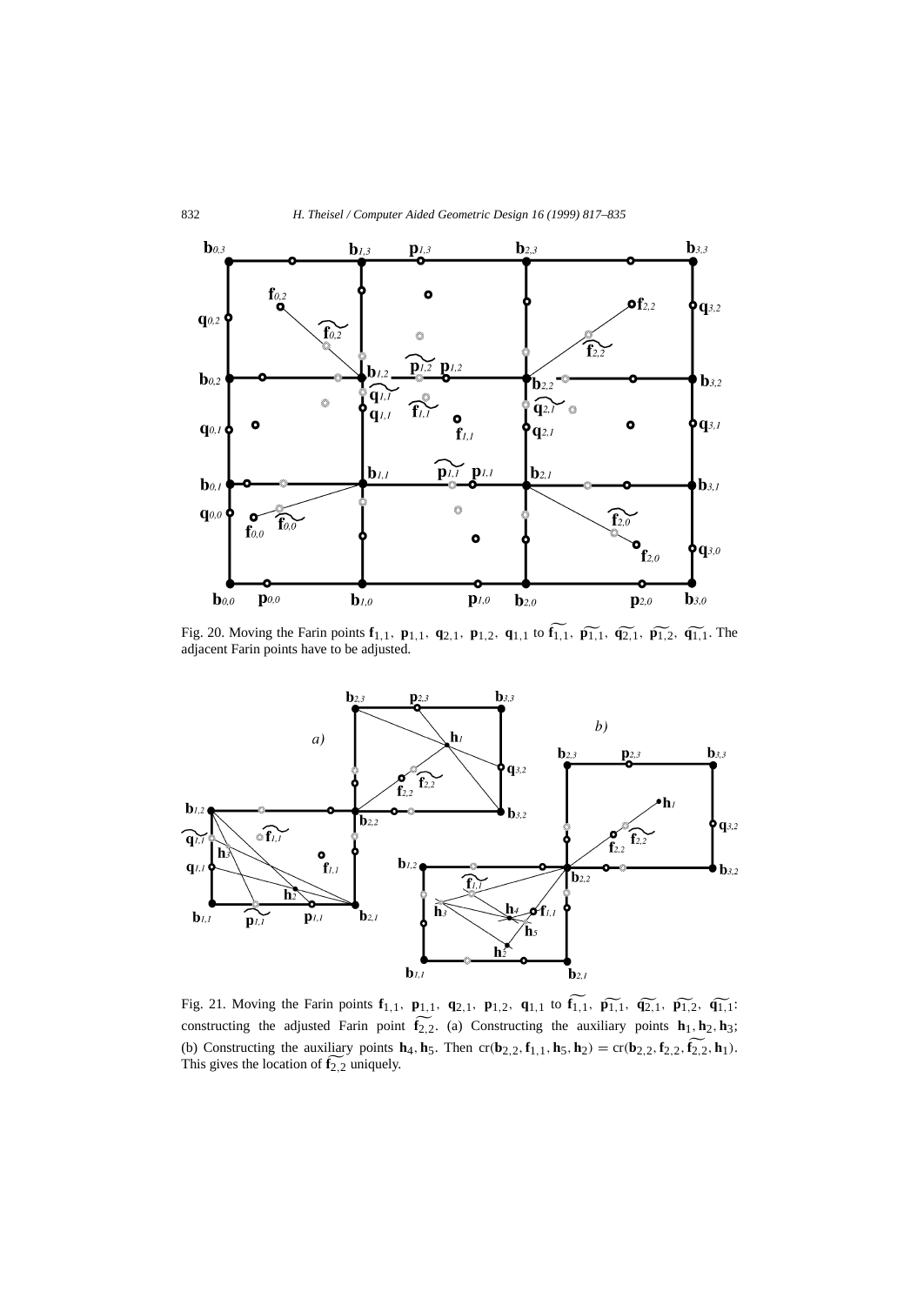*w*<sub>1,1</sub>*,*  $\widetilde{w_{1,1}}$ *,*  $\widetilde{w_{2,1}}$ *,*  $\widetilde{w_{1,2}}$  are the new weights after moving **f**<sub>1,1</sub>, **p**<sub>1,1</sub>, **q**<sub>2,1</sub>, **p**<sub>1,2</sub>, **q**<sub>1,1</sub>:

H. Theisel / Computer Aided Geome  
\n
$$
\widetilde{w_{2,1}}, \widetilde{w_{1,2}}
$$
 are the new weights after mov  
\n $\mathbf{h}_1 := \text{int}(\text{lin}(\mathbf{b}_{3,2}, \mathbf{p}_{2,3}), \text{lin}(\mathbf{b}_{2,3}, \mathbf{q}_{3,2})),$   
\n $\mathbf{h}_2 := \text{int}(\text{lin}(\mathbf{b}_{1,2}, \mathbf{p}_{1,1}), \text{lin}(\mathbf{b}_{2,1}, \mathbf{q}_{1,1})),$   
\n $\mathbf{h}_3 := \text{int}(\text{lin}(\mathbf{b}_{1,2}, \widetilde{\mathbf{p}_{1,1}}), \text{lin}(\mathbf{b}_{2,1}, \widetilde{\mathbf{q}_{1,1}})).$ 

Then the points  $\mathbf{b}_{2,2}$ ,  $\mathbf{f}_{2,2}$ ,  $\mathbf{h}_1$  are collinear.  $\mathbf{b}_{2,2}$ ,  $\mathbf{f}_{1,1}$ ,  $\mathbf{h}_2$  and  $\mathbf{b}_{2,2}$ ,  $\mathbf{f}_{1,1}$ ,  $\mathbf{h}_3$  are also the points **b**<sub>2,2</sub>, **f**<sub>2,2</sub>, **h**<sub>1</sub> are collinear. **b**<sub>2,2</sub>, **f**<sub>1,1</sub>, **h**<sub>2</sub> are calls ar. Now consider Fig. 21(b). We construct **h**<sub>4</sub> := int(par(lin(**b**<sub>2,2</sub>, **f**<sub>1,1</sub>), **f**<sub>1,1</sub>), par(lin(**h**<sub>2</sub>, **h**<sub>3</sub>), **f**<sub>1,1</sub>))

Then the points 
$$
\mathbf{z}_{2,2}, \mathbf{z}_{1,2}, \mathbf{a}_1
$$
 are defined.  $\mathbf{z}_{2,2}, \mathbf{z}_{1,1}, \mathbf{z}_2$  as collinear. Now consider Fig. 21(b). We construct

\n $\mathbf{h}_4 := \text{int}(\text{par}(\text{lin}(\mathbf{b}_{2,2}, \mathbf{f}_{1,1}), \mathbf{f}_{1,1}), \text{par}(\text{lin}(\mathbf{h}_2, \mathbf{h}_3), \mathbf{f}_{1,1})),$ 

\n $\mathbf{h}_5 := \text{int}(\text{lin}(\mathbf{b}_{2,2}, \mathbf{f}_{1,1}), \text{lin}(\mathbf{h}_3, \mathbf{h}_4)).$ 

Then it is a straightforward exercise in algebra to show that

$$
\mathbf{h}_5 := \text{int}(\text{lin}(\mathbf{b}_{2,2}, \mathbf{f}_{1,1}), \text{lin}(\mathbf{h}_3, \mathbf{h}_4)).
$$
  
it is a straightforward exercise in algebra to show that  

$$
\text{cr}(\mathbf{b}_{2,2}, \mathbf{f}_{1,1}, \mathbf{h}_5, \mathbf{h}_2) = \text{cr}(\mathbf{b}_{2,2}, \mathbf{f}_{2,2}, \mathbf{f}_{2,2}), \mathbf{h}_1) = \frac{\hat{w}_{2,2}}{w_{2,2}}.
$$

From this fact it is a basic construction to get  $\mathbf{f}_{2,2}$  from  $\mathbf{b}_{2,2}$ ,  $\mathbf{f}_{2,2}$ ,  $\mathbf{h}_1$ ,  $\mathbf{f}_{1,1}$ ,  $\mathbf{h}_5$ ,  $\mathbf{h}_2$  (see, for instance, (Farin, 1995)). The adjusted points **f** <sup>0</sup>*,*2*,* **f** <sup>0</sup>*,*0*,* **f** <sup>2</sup>*,*<sup>0</sup> can be constructed in a similar way. Thus the problem of adjusting the adjacent Farin points geometrically is solved.

#### *3.2. Independent Farin points in a rectangular Bézier point scheme*

In this subsection we want to establish a system of independent Farin points for rectangular Bézier point schemes. Here we only consider Bézier patches of the order  $n \times n$ . The solution consists of a number of extended Farin points and in addition a number of "normal" Farin points **f***i,j* (i.e., the barycentric combination of the four corners of the subquadrilateral).

Fig. 22(a) shows the solution for a patch of the order  $n \times n$  where *n* is odd. We provide the quadrilateral in the middle of the patch with an extended Farin point. The same is done with the quadrilaterals "on the diagonals" of the patch. For the other patches we provide every second one with a "normal" Farin point. In Fig. 22(a) the patches with a "normal" or extended Farin point are marked with a black closed line. An extended Farin point is marked by the icon similar to Fig. 16, a "normal" Farin point is marked with a hollow dot.

The solution for an even  $n$  is more complicated, see Fig. 22(b). Here we provide the patches "on one diagonal" with an extended Farin point. The other extended Farin points are next to the other diagonal. The rest is filled with normal Farin points for every second patch. This way, the weights of two opposite corner Bézier points have to be fixed explicitly. This can be done by using two Farin points on a line, as shown in Fig. 22(b).

Consider Fig. 23. It shows that the weight ratios in a bicubic Bézier patch can be described in terms of five extended Farin points. Since this case often occurs in practical applications, the practical relevance of the approach presented in this subsection is given.

#### *3.2.1. Remarks*

(1) A similar approach as introduced in (Albrecht, 1995) for the triangular case is possible for the rectangular case. Here we have to search for a system of independent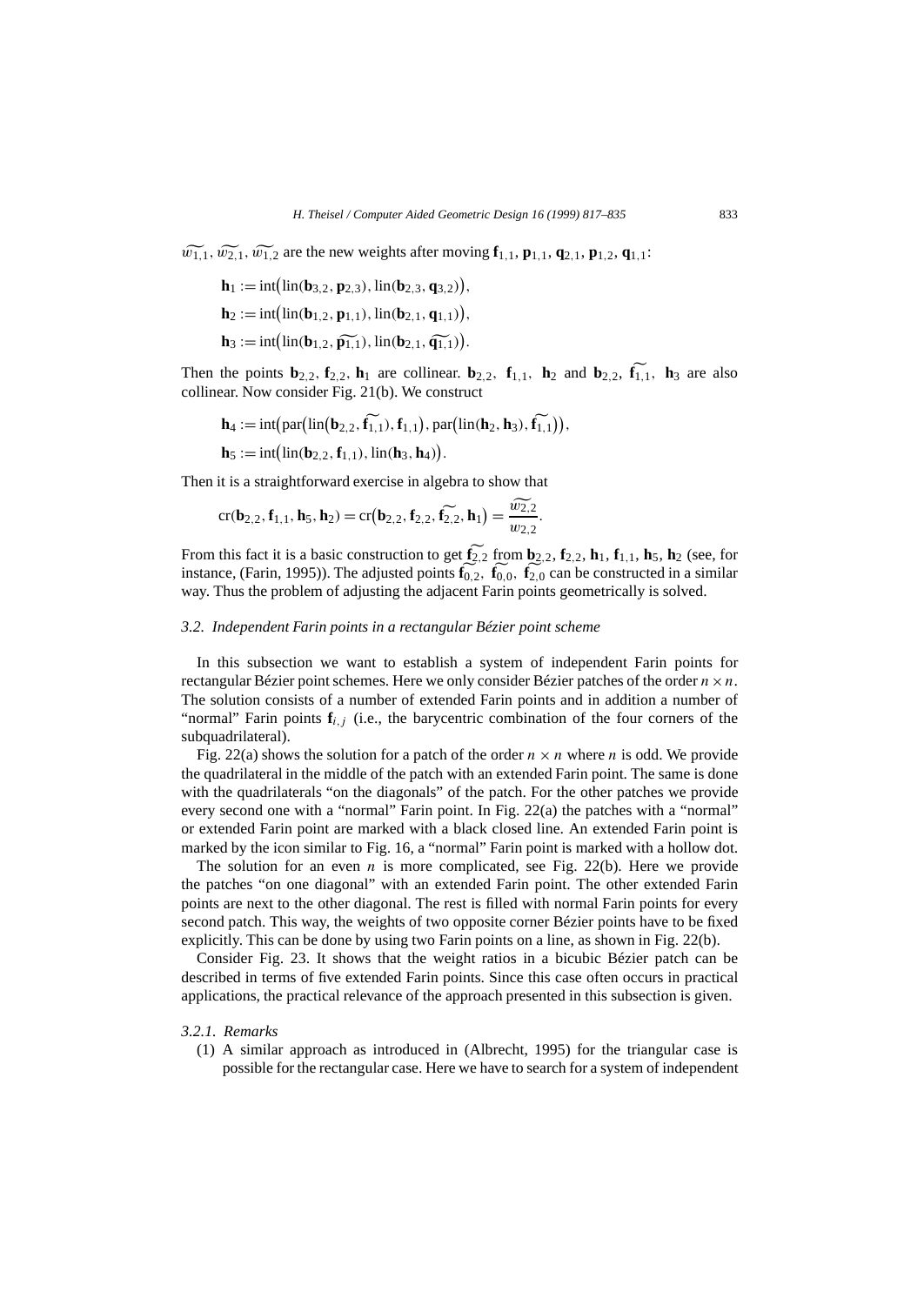

Fig. 22. A system of independent Farin points for a Bézier patch of the order  $n \times n$ : (a) *n* odd; (b) *n* even. The system consists of of extended Farin points and normal Farin points. In case (b), the weights of two opposite Bézier points have to be fixed by introducing two Farin points on a line segment.



Fig. 23. Describing the weight ratios in a bicubic rational Bézier patch with five extended Farin points.

Farin points  $\mathbf{p}_{i,j}$ ,  $\mathbf{q}_{i,j}$  on the line segments of the control net. As in the triangular case, this approach would require more Farin points than the solution introduced in this subsection.

(2) The solution introduced in this subsection is not the only one. In fact, other systems of extended and normal Farin points are thinkable which solve the problem as well. The distinguishing property of our scheme is the symmetry along at least one "diagonal" in the control net.

# **4. Conclusions**

In this paper we have shown how to use Farin points as a design tool for rational Bézier surfaces on a triangular or rectangular domain. The main problem we had to solve was to keep the contradiction freeness of the systems of Farin points. This was achieved by two